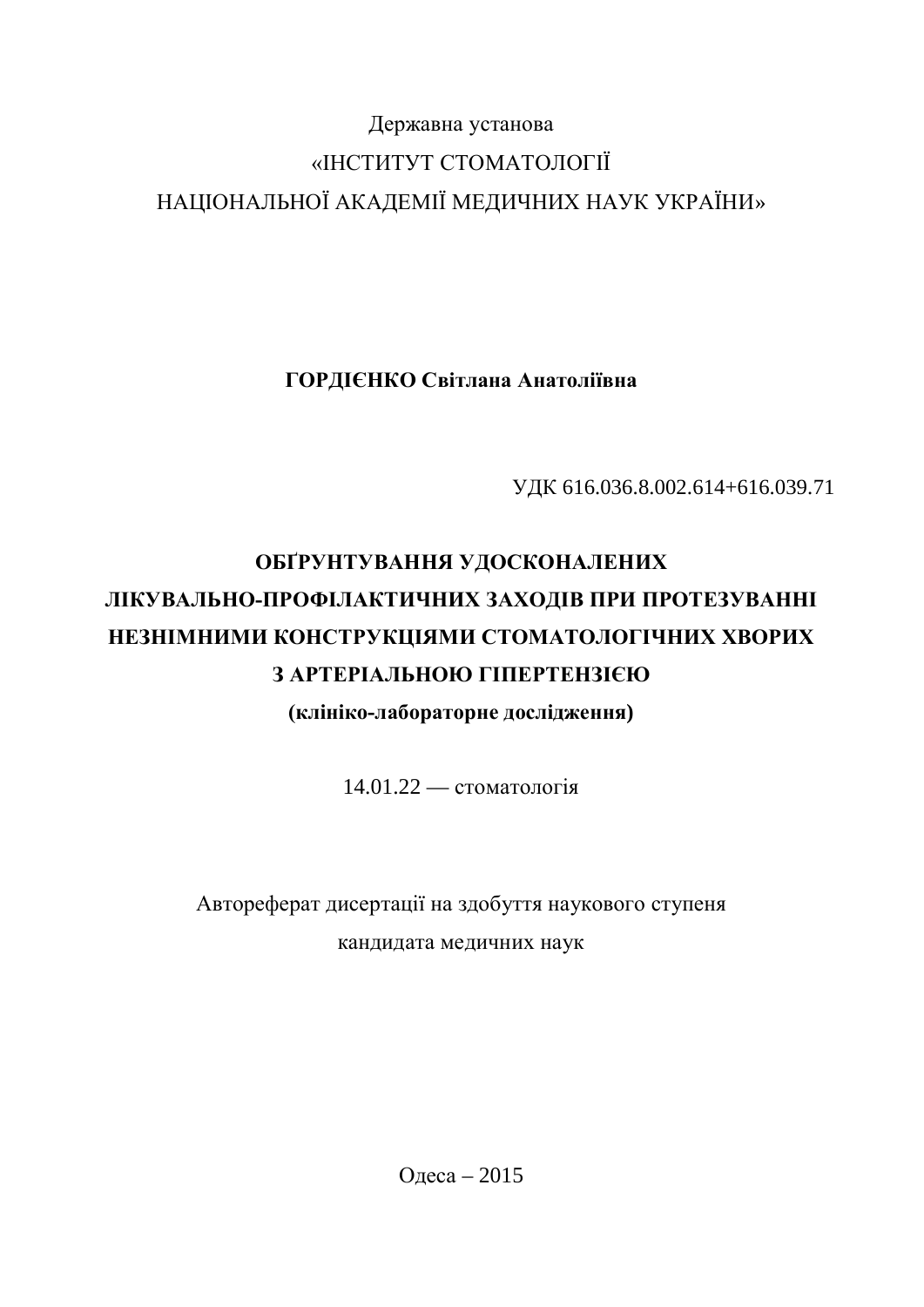Дисертацією є рукопис.

Робота виконана в Харківській меличній акалемії післялипломної освіти МОЗ України.

#### Науковий керівник:

доктор медичних наук, професор Гризодуб Василь Іванович, Харківська медична академія післядипломної освіти МОЗ України, завідувач кафедри ортопедичної стоматології та ортодонтії дорослих

#### Офіційні опоненти:

- доктор медичних наук, професор Лабунець Василь Аксентійович, Державна установа «Інститут стоматології НАМН України», м. Одеса, завідувач віллілення ортопеличної стоматології

- доктор медичних наук, професор Палійчук Іван Васильович, Державний вищий навчальний заклад «Івано-Франківський національний медичний університет» МОЗ України, професор кафедри стоматології навчальнонаукового інституту післядипломної освіти

Захист відбудеться 14 грудня 2015 р. о 13.00 годині на засіданні спеціалізованої вченої ради Д 41.563.01 в Державній установі «Інститут стоматології НАМН України» за адресою: 65026, м. Одеса, вул. Рішельєвська, 11

З дисертацією можна ознайомитися у бібліотеці Державної установи «Інститут стоматології НАМН України» (65026, м. Одеса, вул. Рішельєвська, 11).

Автореферат розісланий 11 листопада 2015 р.

Вчений секретар спеціалізованої вченої ради П.О. Бабеня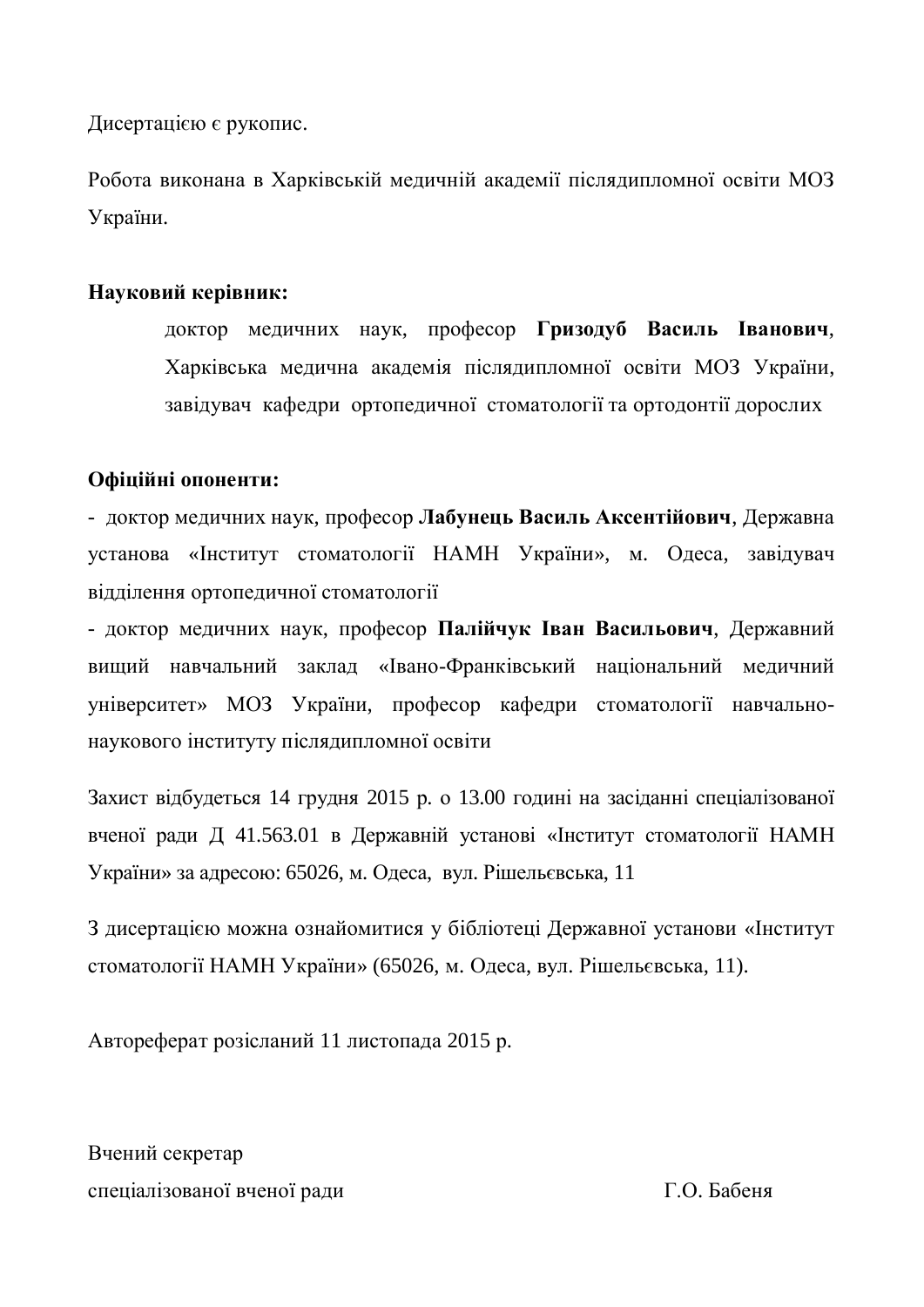### ЗАГАЛЬНА ХАРАКТЕРИСТИКА РОБОТИ

Актуальність теми. Відповідно даним ряду досліджень, поширеність часткових дефектів зубних рядів серед дорослого населення у нашій країні складає в середньому 30-35 % (Лабунец В. А., 2013). При цьому, не дивлячись на спостережуваний медико-технологічний прогрес в стоматології, розробку новітніх методів діагностики і лікування основних стоматологічних захворювань, даний показник є практично постійним упродовж ряду років і вимагає уваги стоматологічної служби до проблем своєчасного протезування зубних рядів (Чуйкин О. С., 2009).

Слід вказати, що однією з причин виникнення малих і середніх дефектів, що підлягають незнімному протезуванню, є невчасне звертання пацієнтів по стоматологічну допомогу, викликане цілим рядом чинників: негативний досвід лікування зубів, негативні емоції, відчуття болі, що приводять до виникнення мотивації до останньої можливості уникнути візиту до стоматолога - стоматофобії (Веденеева Е. В., 2010; Подопригора А. В., 2011; Шувалов С. М., 2013).

У світлі викладеного особливу актуальність набуває проблема спеціалізованої передпротезної підготовки пацієнтів до ортопедичного лікування незнімними конструкціями у зв'язку із значною частотою виникнення в суспільстві хвороб адаптації (Поворознюк В.В., 2000; Серов П. Г., 2009), серцево-судинних захворювань та, зокрема, артеріальної гіпертензії (Хетагуров С. К., 2006). Це пов'язано передусім з тим, що в патогенезі артеріальної гіпертензії ключовою ланкою є наявність застійного домінуючого негативного емоційного стану (Калинчук А. I., 2010).

Необхідно зазначити, що артеріальна гіпертензія (АГ) у теперішній час є однією з найпоширеніших захворювань, провідною ознакою якого є підвищений артеріальний тиск, не пов'язаний з яким-небудь іншим захворюванням і що виникає в результаті дисфункції центрів, регулюючих артеріальний тиск з подальшим включенням нейрогуморальних і ниркових механізмів (Дударева А. П., 2010).

Враховуючи дане і доведений рядом дослідників прямий вплив додаткового навантаження на емоційну, вегетативну й інші системи організму у даної категорії хворих, пов'язаного з необхідністю стоматологічного лікування, протезування, питання передпротезної спеціалізованої підготовки постійно вимагають проведення адекватних профілактичних заходів.

Відомо, що емоційний стан пацієнта, який знахолиться на ортопедичному прийомі, є вкрай напруженим (Варкаш И. Ю., 2009). При цьому складнощі ортопедичного лікування конкретно взаємозв'язані з гуморальними і вазомоторними чинниками, цілком присутніми в патогенезі розвитку гіпертензії (Лебеденко И. Ю., 2003).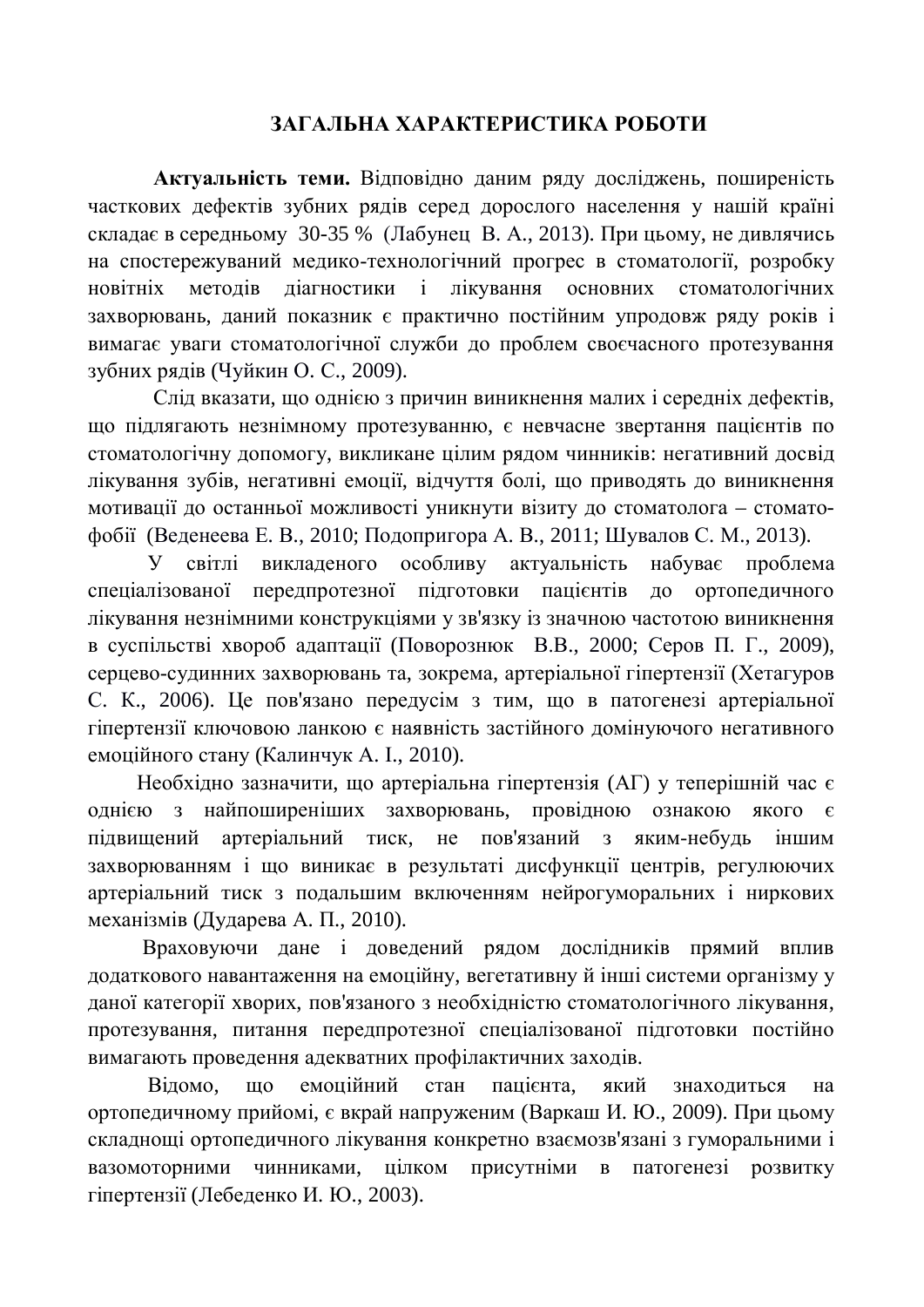Зважаючи на викладене, а також враховуючи відсутність коригування ортопедичного лікування (Кирсанов А. И., 2000), досить актуальною є необхілність вивчення всебічного впливу ортопеличного лікування на пацієнтів з артеріальною гіпертензією і розробки ефективних заходів профілактики можливих ускладнень при його проведенні.

Отже, наведене вище переконливо свідчить, що зазначені питання ще недостатньо дослідженні і потребують відповідного науково обґрунтованого вирішення з урахуванням індивілуальних особливостей клінічного і психологічного станів хворих з артеріальною гіпертензією при ортопедичному лікуванні з використанням незнімних зубних конструкцій.

Зв'язок роботи з науковими програмами, планами, темами. Дисертація виконана відповідно до плану науково-дослідної роботи кафедри ортопедичної стоматології та ортодонтії дорослих Харківської медичної академії післядипломної освіти: «Поліпшення якості конструкційних матеріалів і вдосконалення методик лікування стоматологічних хворих» (№ ДР 0109U002825), де автор був безпосереднім виконавцем фрагмента даної теми.

Мета дослідження – підвищення ефективності ортопедичного лікування хворих з артеріальною гіпертензією з використанням незнімних зубних протезів шляхом розробки комплексу лікувально-профілактичних заходів із застосуванням препаратів цитопротекторної дії та психотерапевтичної корекції.

Для досягнення мети дослідження були поставлені наступні завдання:

1. Визначити вплив стоматологічного ортопедичного лікування на капілярну та лімфатичну системи тканин пародонту у хворих з артеріальною гіпертензією.

2. Оцінити ефективність застосування препарату цитопротекторної дії для профілактики ускладнень з боку пародонту при протезуванні незнімними зубними протезами хворих з артеріальною гіпертензією.

3. На пілставі психоліагностичних і психофізіологічних лослілжень встановити наявність реакцій психогенного характеру у хворих з артеріальною гіпертензією при їх протезуванні незнімними конструкціями зубних протезів.

4. Оптимізувати методики психотерапевтичної підготовки хворих з артеріальною гіпертензією до препарування твердих тканин зубів для купірування психогенних чинників та оцінити її клінічну ефективність.

5. Провести порівняльний аналіз ефективності розробленої методики профілактики загальних і місцевих ускладнень у віддалені терміни спостережень.

Об'єкт дослідження – ускладнення ортопедичного лікування хворих з артеріальною гіпертензією із застосуванням незнімних зубних протезів.

**Предмет дослідження –** визначення лікувально-профілактичної ефективності застосування препарату цитопротекторної дії та методів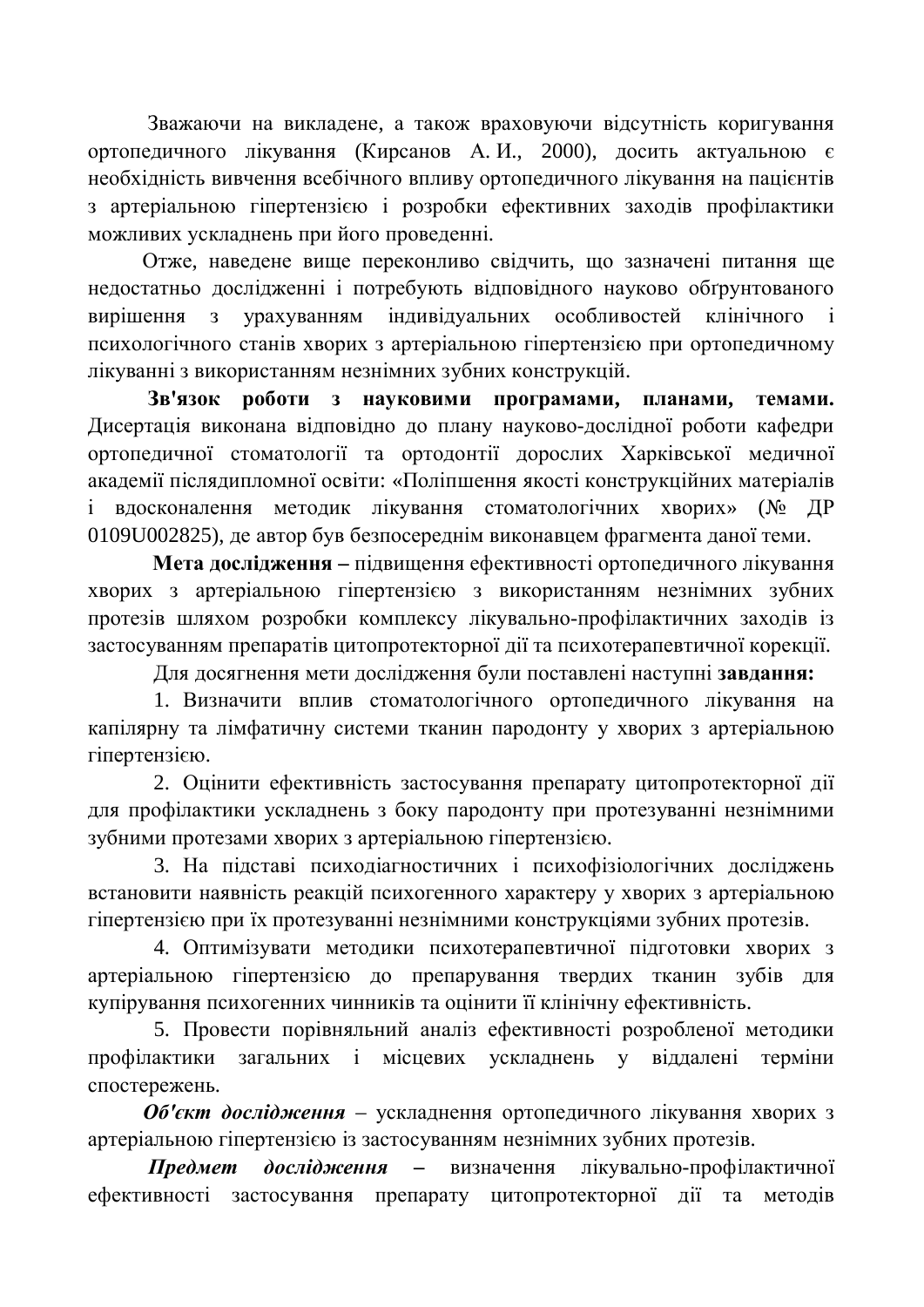психотерапевтичної корекції у хворих з артеріальною гіпертензією при ортопедичному лікуванні з використанням незнімних зубних протезів.

**Методи дослідження:** клінічні – для оцінки стану тканин порожнини рота хворих до і після протезування незнімними зубними протезами; клініколабораторні: гістологічні – для виявлення морфологічних змін слизової оболонки пародонту, реакцій капілярної і лімфатичної систем тканин пародонту; цітологічні – для дослідження швидкості міграції лейкоцитів і епітеліальних клітин із слизової оболонки порожнини рота, стійкості капілярів, виявлення запальних реакцій в тканинах пародонту; психофізіологічні - для визначення психофізіологічного статусу хворих; психодіагностичні - для визначення психоемоційного стану хворих; інструментальні – для оцінки стану функціонування вегетативної нервової системи; статистичні – для визначення иостовірності отриманих результатів дослідження.

Наукова новизна одержаних результатів. Вперше на підставі клініколабораторних досліджень встановлено, що при протезуванні хворих з артеріальною гіпертензією спостерігається значне розширення лімфатичних капілярів в слизовій оболонці ясен, які свідчать про наявність в тканинах пародонту лімфостазу і більш вираженої гостроти альтеративної запальної реакції.

Вперше доведена доцільність місцевого вживання препарату цитопротекторної дії у хворих з артеріальною гіпертензією на етапах протезування і в період адаптації до незнімних протезів.

Вперше лослілжені вегетативні і психогенні реакції у стоматологічних хворих з артеріальною гіпертензією на етапах протезування незнімними конструкціями протезів, які довели, що однією із причин підвищення вегетативних показників у 96 % обстежених є психоемоційна напруга.

Вперше в ортопедичній стоматології науково обґрунтовано та доведено необхідність вживання психотерапевтичних заходів для підготовки пацієнтів з артеріальною гіпертензією до ортопедичного лікування з використанням незнімних зубних протезів.

Практичне значення одержаних результатів. Розроблений комплекс лікувально-профілактичних заходів по підготовці пацієнтів з артеріальною гіпертензією до ортопедичних втручань при виготовленні незнімних конструкцій зубних протезів для попередження можливих ускладнень на етапах протезування і в період адаптації до них дозволив знизити ускладнення у даної категорії хворих на 30-45 %.

Застосування препарату цитопротекторної дії дозволило значно поліпшити стан слизової оболонки пародонту, знизити запальні реакції в слизовій оболонці ясен на 13,2 % у найближчі терміни та на 22,9 % – у віддалені терміни.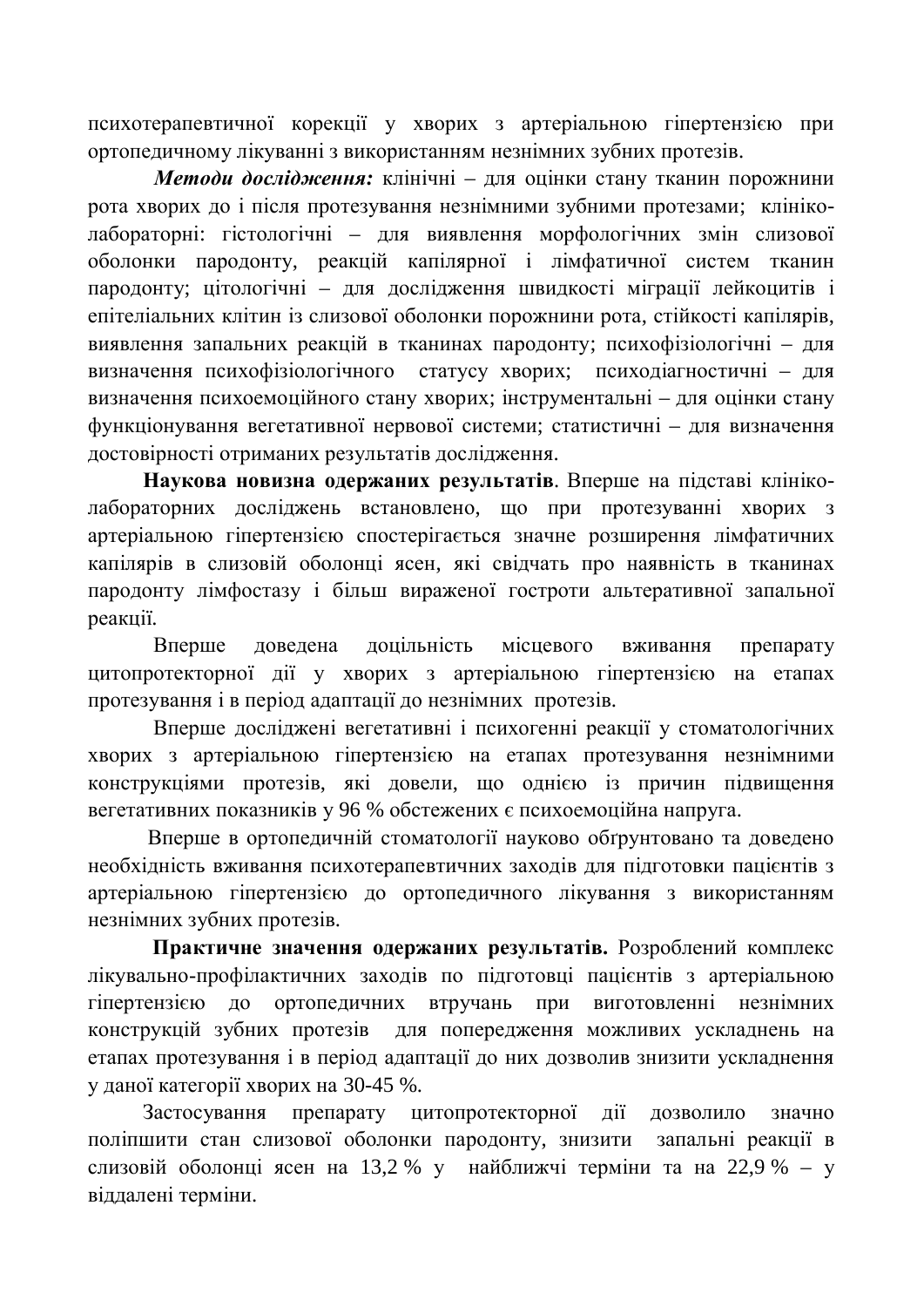Застосована психотерапевтична методика в 95 % випадків сприяє нормалізації судинного тонусу, поліпшенню кровообігу, м'язовій релаксації і зняттю психоемоційного стресу, тривоги і страху перед очікуваним болем та призводить до формування почуття спокою, що дозволяє уникнути негативних коливань вегетативних показників у хворих з артеріальною гіпертензією.

Розроблено, апробовано та впроваджено спосіб комплексної профілактики запальних ускладнень ортопедичного лікування хворих з артеріальною гіпертензією (патент України № 84743 від 25.10.2013 р.).

Отримані результати впровадженні в клінічну практику КЗОХ «Харківська обласна стоматологічна поліклініка», КУ «Одеська обласна клінічна стоматологічна поліклініка», відділення ортопедичної стоматології ДУ «IC НАМН» (Одеса), КЗОХ «Полтавська обласна клінічна стоматологічна ποπίκπι μίκα».

Основні матеріали дисертаційної роботи використовуються в навчальному процесі на кафедрі ортопедичної стоматології ОНМедУ, кафедрі ортопедичної стоматології та кафедрі стоматології факультету післядипломної освіти ДВНЗ «ІФНМУ», кафедрі ортопедичної стоматології та ортодонтії дорослих ХМАПО, кафелрі ортопеличної стоматології та кафелрі післядипломної освіти лікарів стоматологів-ортопедів ВДНЗУ «УМСА» (Полтава), кафедрі ортопедичної стоматології ХНМУ.

За матеріалами дисертаційної роботи надруковані методичні рекомендації «Методики подготовки стоматологических больных, страдающих артериальной гипертензией, к ортопедическому лечению» (Харків, 2005).

Особистий внесок здобувача. Дисертантом самостійно виконаний патентно-інформаційний пошук, проаналізована література з досліджуваної теми, проведений набір тематичних хворих, аналіз і узагальнення отриманих результатів. Спільно з науковим керівником сформульовані мета, завдання, основні висновки та практичні рекомендації роботи. Усі клінічні дослідження, оформлення первинної документації, математико-статистична обробка отриманих результатів проведені самостійно. Клінічні та функціональні дослідження були виконані на кафедрі ортопедичної стоматології та ортодонтії дорослих Харківської медичної академії післядипломної освіти (зав. кафедри д.мед.н., проф. В.І. Гризодуб)<sup>1</sup> та у КЗОЗ «Харківська обласна стоматологічна поліклініцка». Психологічні та психофізіологічні тестування проведені на кафедрі реабілітації та психотерапії Харківської медичної академії післядипломної освіти (зав. кафедри – д.мед.н., проф. Т.І. Ахмедов), у клініці Харківського центрального військового госпіталю.

Апробація результатів дисертації. Матеріали дисертації були

<sup>&</sup>lt;sup>1</sup> Автор щиро вдячний співробітникам вищезгаданих структур за допомогу у проведенні комплексу досліджень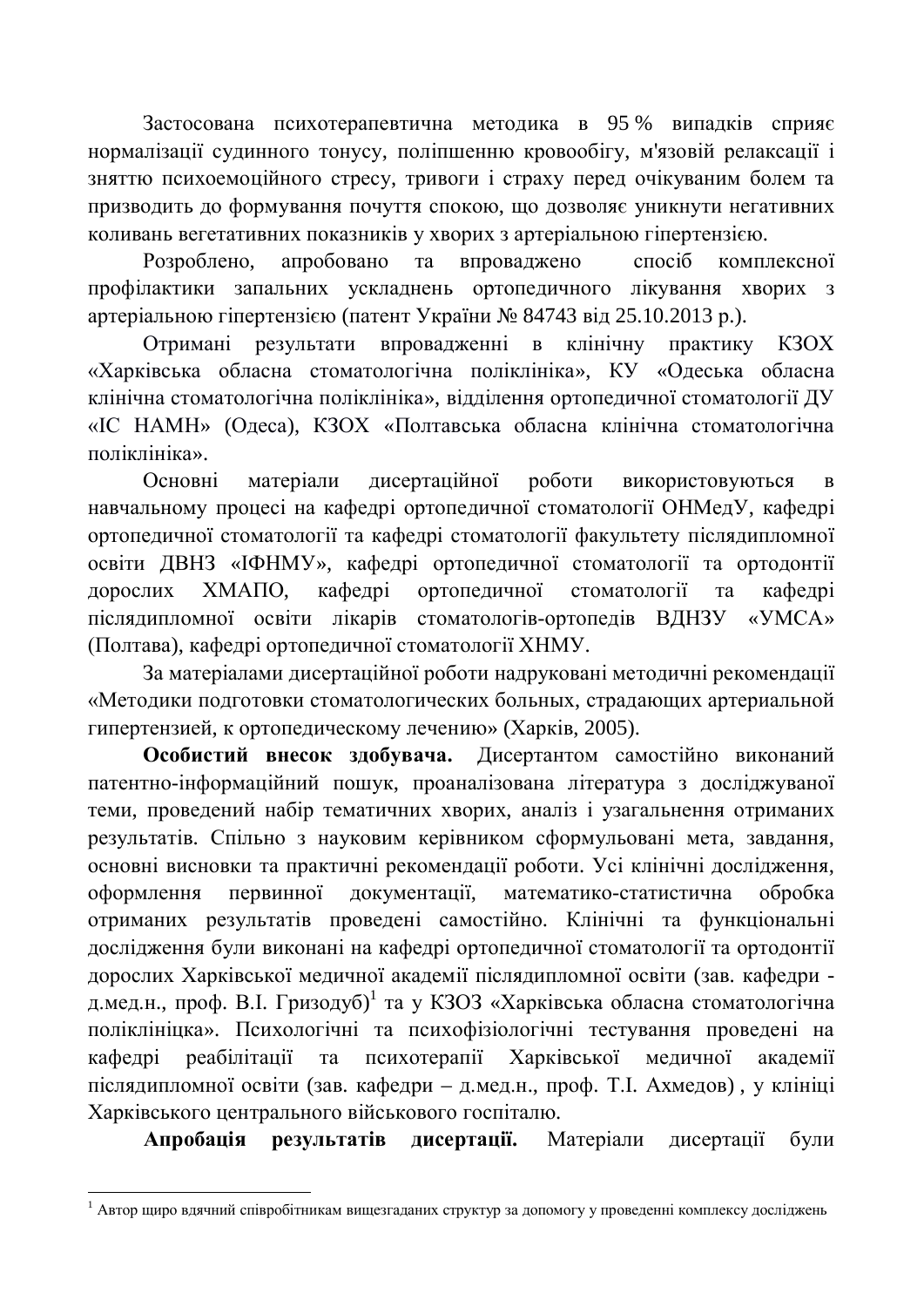повідомлені та обговорені на науково-практичній конференції «Современные аспекты ортопедической стоматологии и ортодонтии: перспективы развития и пути внедрения в практику» (Харків-Балаклея, 2003), на II (IX) з'їзді Асоціації стоматологів України «Сучасні технології профілактики та лікування в стоматології» (Київ, 2004), на міжнародній науково-практичній конференції «Сучасний стан і актуальні проблеми ортопедичної стоматології» (Івано-Франківськ, 2005), на науково-практичній конференції з міжнародною участю "Віл фунламентальних лослілжень – ло прогресу в мелицині" (Харків, 2005), на міжнародній науково-практичній конференції "Сучасний стан і актуальні проблеми ортопедичної стоматології" (Івано-Франківськ, 2005), на науковопрактичній конференції з міжнародною участю «Стоматологія - вчора, сьогодні, завтра» (Харків, 2007), на науково-практичній конференції стоматологів Закарпаття з міжнародною участю «Актуальні питання профілактики і лікування стоматологічних захворювань» (Ужгород, 2010), регіональній науково-практичній конференції «Дитячій стоматології – сучасні наукові досягнення» (Суми, 2010), на міжнародній науково-практичній конференції «Актуальные вопросы и перспективы развития стоматологии» (Харків, 2011).

Публікації. За матеріалами дисертації опубліковано 18 наукових праць, з яких 9 статей (5 статей у наукових фахових виданнях України, 1 стаття у науковому виданні Грузії, 3 статті у журналах), 1 патент України на корисну модель, 8 тез доповідей в матеріалах конференцій та з'їзду.

Структура та обсяг дисертації. Робота виконана на 157 сторінках принтерного тексту і складається зі вступу, огляду літератури, чотирьох розділів власних досліджень, розділу аналізу та узагальнення результатів досліджень, висновків, практичних рекомендацій та списку використаної літератури, що містить 180 літературних джерел (119 кирилицею та 61 латиницею). Дисертація ілюстрована 19 рисунками, 8 фотографіями, містить 13 таблины.

## **ОСНОВНИЙ ЗМІСТ РОБОТИ**

Матеріали і методи дослідження. Для вирішення поставленої мети та завдань дисертаційної роботи проведено комплекс клінічних та лабораторних досліджень.

У клінічних дослідженнях взяли участь 100 хворих з АГ та 30 хворих, що е страждають на АГ. У дослідженні брало участь 70 хворих з артеріальною гіпертензією, яким виготовляли суцільнолиті протези з двома опорами і проміжною частиною не більше 2-х одиниць або коронкову шину-протез на фвронтальну ділянку щелепи. У першій групі хворі протезувалися за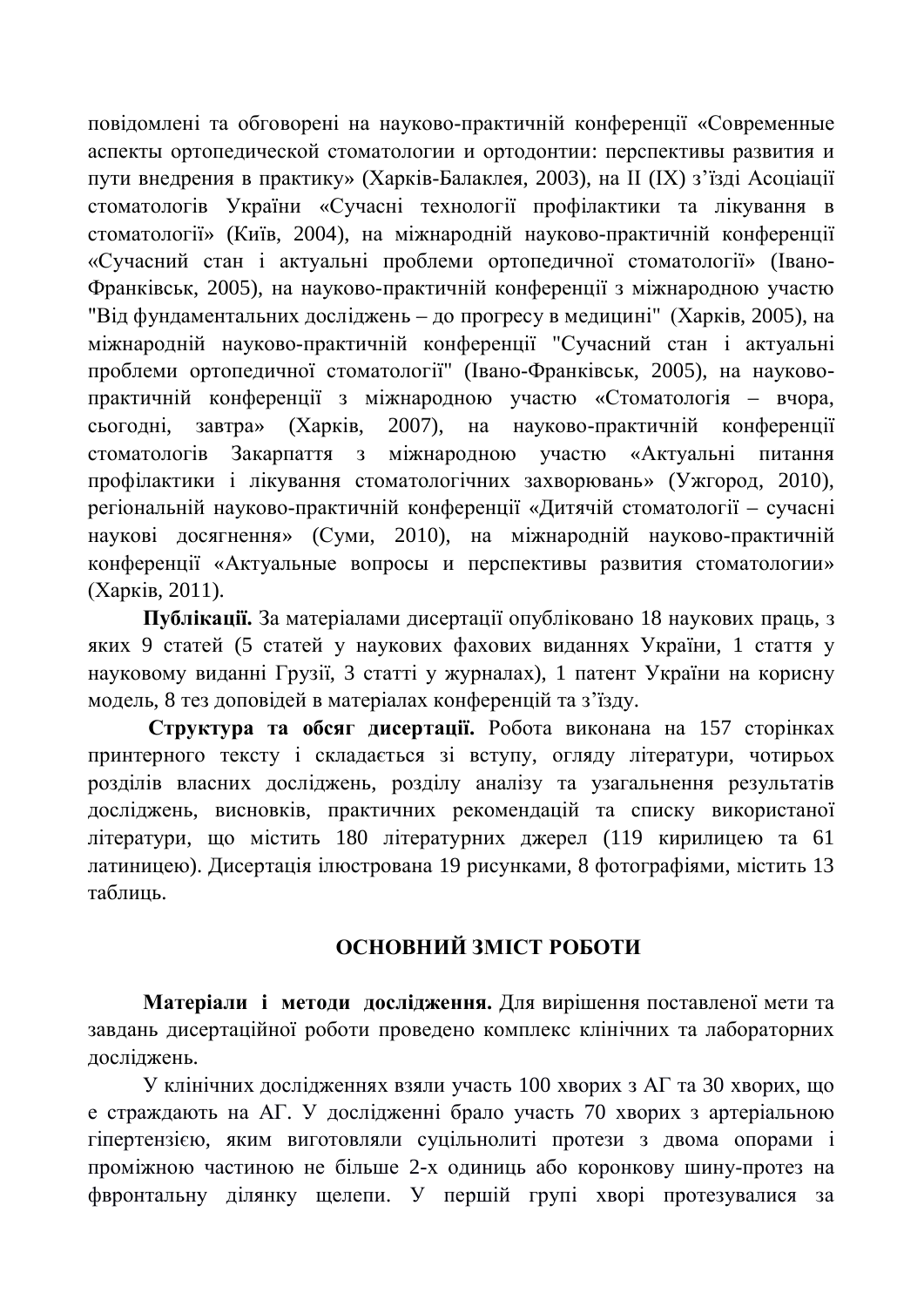традиційною схемою (38 хворих), в другій групі (32 людини) під час ортопедичного лікування застосовували комплекс лікувально-профілактичних заходів і в період адаптації до протезу призначали аплікації препарату цитопротекторної дії впродовж 1 міс. Пацієнти мали наступні стоматологічні діагнози: захворювання твердих тканин зубів, патологічне стирання зубів, часткова вторинна адентія.

Контрольну групу склали 30 хворих з аналогічною патологією, яким не проводилося ортопеличне лікування, а тільки вимірювали вегетативні і психофізіологічні показники і 30 хворих без соматичної патології, у яких вивчали стан тканин пародонту.

У кожній групі співвідношення числа чоловіків і жінок було приблизно однаковим, вік хворих був від 30 до 50 років (достовірних відмінностей між групами за віком не відмічено). Так, у двох основних групах жінки складали 44,2% % (31 жінка), чоловіки – 55,7 % (39 чоловік). Вікові категорії в обох групах були представлені таким чином: у віці до 25 років – 4,3 % (3 чол.); у віковій групі 26-35 років – 24,3 % (17 чол.); у віковій групі 36-45 років – 37,1 % (26 чол.), понад 45 років – 34,3 % (24 чол.).

З метою дослідження реакцій з боку тканин пародонту вивчали мікроциркуляцію і цитограму тканинних лейкоцитів в тканині ясен у пацієнтів з нормальним та підвищеним артеріальним тиском (АТ).

Для оцінки ефективності застосування препарату цитопротекторної дії у хворих з артеріальною гіпертензією використовували стандартні клінічні тести: пробу Ясиновського, вакуумну пробу Кулаженко і пробу Шиллера-Писарева.

Для характеристики станів тривоги та страху застосовували психодіагностичні методи: модифікований тест Люшера (Собчик Л.Н., 2002), методику стандартизованого багатофакторного дослідження особистості (СБДО) (Собчик Л.Н., 2000), опитувальник Спілбергера «Стани та властивості тривожності» (Спилбергер Ч., 1983), анкету виявлення страху (Ахмедов Т.И., 2002), безпосередньо перед ортопедичним прийомом застосовувався тест Кораха (Корах Н., 1969). Для оцінки психофізіологічного стану хворих застосовували наступні тести: характеристики сенсомоторної активності, функціональної рухливості зорового аналізатора, координаторної функції (статичний тремор та динамічний тремор), функції пам'яті, уваги (Райгородский  $\Xi$ .  $\Xi$ ., 2001).

Для купірування психогенних факторів у стоматологічних пацієнтів з АГ застосовували психотерапевтичні методи – самостимуляцію акупунктурних зон (САЗ) (Ахмедов Т.И., 2002) та метод сенсорного вербального перевантаження  $(CB\Pi).$ 

Статистичну обробку результатів дослідження проводили за допомогою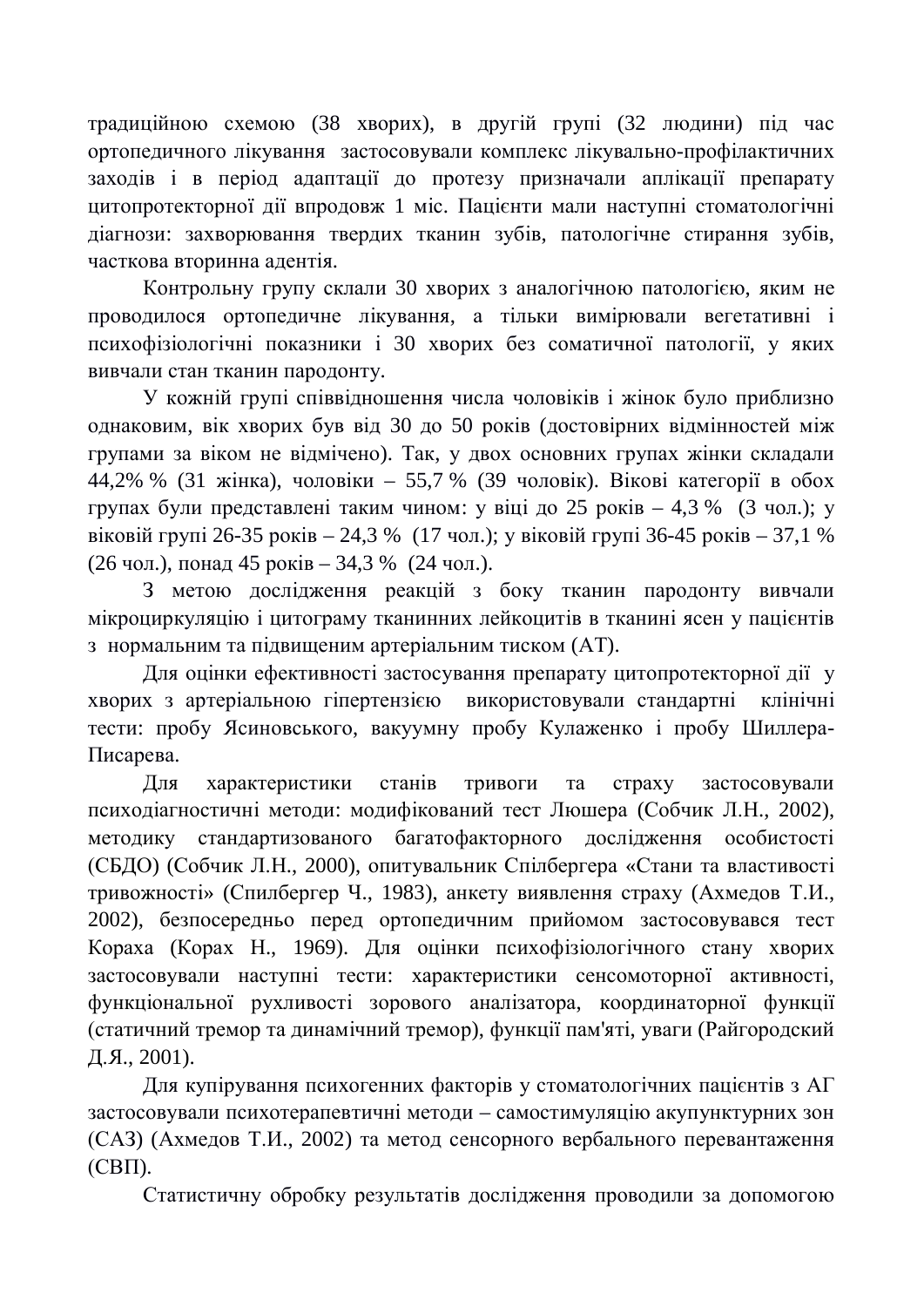не тільки традиційних прийомів обчислення величин (М), помилок середніх арифметичних, достовірності відмінності (р) за t-критерієм Стьюдента, також був проведений аналіз взаємозв'язків виділених кількісних показників.

Результати дослідження та їх обговорення. Результати порівняльної характеристики судинних змін після протезування у хворих з АГ і без змін АТ представлені в таблиці 1.

Таблиня 1

|                                            | Групи обстежених пацієнтів |                 |                                |                |  |  |
|--------------------------------------------|----------------------------|-----------------|--------------------------------|----------------|--|--|
| Види клітин                                | Соматично здорові          |                 | 3 артеріальною<br>гіпертензією |                |  |  |
|                                            | 1-а група                  | $2$ -а група    | 3-я група                      | 4-а група      |  |  |
|                                            |                            | (з протезами)   |                                | (з протезами)  |  |  |
| Чисельна                                   | $16,8 \pm 1,2$             | $26,6{\pm}2,9$  | $8,31\pm2,4$                   | $42,3 \pm 2,3$ |  |  |
| щільність                                  |                            | p > 0,05        | p < 0.05                       | p < 0.05       |  |  |
| $\rm X~10^{36}/~\rm MKm^2$                 |                            |                 |                                |                |  |  |
| Лімфоцити, %                               | $22,8+4,3$                 | $23,1\pm4,1$    | $15,6{\pm}3,9$                 | $14,4 \pm 4,0$ |  |  |
| $\chi$ 10 <sup>36</sup> / MKM <sup>2</sup> | $10,3{\pm}2,2$             | $24,8+5,9$      | $6,36\pm0,98$                  | $6,05\pm0,68$  |  |  |
|                                            |                            | p > 0,05        | p < 0.05                       | p < 0,05       |  |  |
| Нейтрофіли, %                              | $68,0+4,2$                 | $66,6{\pm}4,9$  | $66,7{\pm}3,8$                 | $67,8{\pm}5,6$ |  |  |
| $\chi$ 10 <sup>34</sup> / MKM <sup>2</sup> | $3,8 \pm 1,4$              | $17,5 \pm 1,4$  | $17,5 \pm 1,4$                 | $11,9 \pm 1,1$ |  |  |
|                                            |                            | p < 0.05        | p < 0.05                       | p < 0.05       |  |  |
| Моноцити, %                                | $2,17\pm0,78$              | $2,60 \pm 1,09$ | $3,87\pm0,81$                  | $4,13\pm0,95$  |  |  |
| $\chi$ 10 <sup>36</sup> / MKM <sup>2</sup> | $0,036\pm0,09$             | $6,92\pm2,92$   | $2,67 \pm 0,23$                | $1,74\pm0,22$  |  |  |
|                                            |                            | p < 0.01        | p < 0.01                       | p < 0.01       |  |  |
| Макрофаги, %                               | $2,06+0,83$                | $2,05\pm0,84$   | $5,52\pm1,56$                  | $5,53\pm1,16$  |  |  |
| $\chi$ 10 <sup>36</sup> / MKM <sup>2</sup> | $0,34\pm0,07$              | $6,91\pm2,12$   | $45,82 \pm 1,22$               | $2,32\pm0,53$  |  |  |
|                                            |                            | p < 0.05        | p < 0.05                       | p < 0.05       |  |  |

Порівняльна характеристика цитограм лейкоцитів слизової оболонки ПОРОЖНИНИ РОТА У РІЗНИХ ГРУП ПАШІЄНТІВ

Примітка. р – достовірність розрахована по відношенню до показників  $1$ -ї групи.

Чисельна щільність лейкоцитів в слизовій оболонці ясен достовірно розрізнялася в цих групах. Після протезування соматично здорових осіб незнімними протезами спостерігалося збільшення лейкоцитів на 1 мкм<sup>2</sup> зрізу слизової оболонки в 1,5 рази.

У хворих з АГ без виготовлення ортопедичної конструкції цей показник нижче в 2,0 рази. На тлі підвищеного АТ при протезуванні незнімними конструкціями кількість клітин була вище в 2,5 рази, ніж у здорових людей.

Відносна кількість лімфоцитів серед лейкоцитів в тканинах ясен була приблизно постійною в осіб порівнюваних груп. Інша картина спостерігалася при дослідженні чисельної щільності цих клітин. При протезуванні незнімними протезами лімфоцитів в яснах було більше в 2,4 рази, а при незнімному проте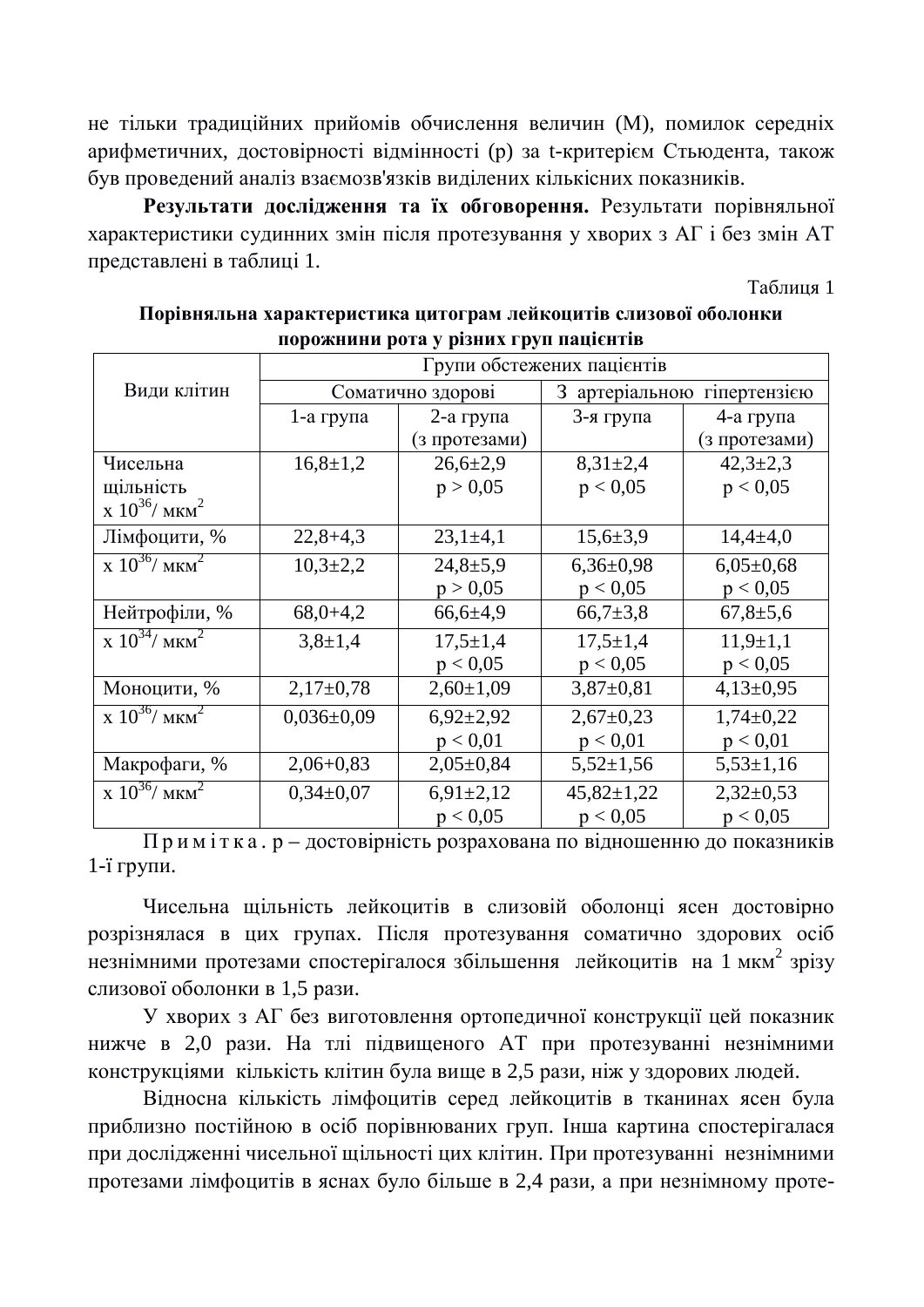зуванні на тлі АГ – нижче на 40,5 %, ніж у пацієнтів контрольних груп. При практично незмінному відсотку нейтрофілів в цитограмі тканинних лейкоцитів в слизовій оболонці ясен їх абсолютна кількість зросла різкіше і значно.

При протезуванні здорових осіб нейтрофільних лейкоцитів було більше в 4,6 рази, ніж у людей без протезів, але менше на 3,1 %, ніж у пацієнтів з протезами на тлі підвищеного АТ. При виготовленні незнімних протезів на тлі АГ цій показник був менше на 32,0 % ніж у здорових людей і пацієнтів тільки з пілвишеним АТ.

При постійній відносній кількості моноцитів в цитограмі лейкоцитів слизової оболонки їх чисельна щільність була різною практично в усіх групах. При протезуванні соматично здорових осіб цих клітин було більше в 4,8 рази на 1 мкм<sup>2</sup> зрізу слизової оболонки ніж до протезування, а при протезуванні на тлі  $AT - B$  1,6 рази нижче. На тлі постійного вілсотка макрофагів на одиницю площі зрізу слизової оболонки при виготовленні незнімних зубних протезів їх було більше в 20,3 рази ніж у здорових людей без зубних протезів. При протезуванні на тлі АГ цей показник був більше в 3,35 рази, ніж у здорових людей, і в 1,34 рази, ніж у пацієнтів тільки з підвищеним АТ.

Таким чином, при протезуванні хворих з АГ спостерігається значне розширення лімфатичних капілярів в слизовій оболонці ясен. Зміни кількості нейтрофілів на одиницю площі зрізу слизової оболонки ясен практично повністю повторюють зміни загальної кількості лейкоцитів. Це пов'язано з тим, що зростання кількості лейкоцитів при запальній реакції, в першу чергу, обумовлене зростанням кількості нейтрофілів.

Виходячи з вказаного вище, вважаємо за доцільне застосування при протезуванні незнімними конструкціями у хворих з АГ препарату щитопротекторної дії впродовж 1 мес. після фіксації протезу на цемент і в процесі виготовлення протеза (після застосування ретракції і препарування). Застосування саме цього препарату дозволить нівелювати морфологічні ускладнення протезування при ортопедичному лікуванні хворих з артеріальною гіпертензією.

Для оцінки ефективності застосування препарату з цією метою у хворих з артеріальною гіпертензією ми використали стандартні клінічні тести: пробу Ясиновського, вакуумну пробу Кулаженко і пробу Шиллера-Писарева.

Результати досліджень проби Кулаженко представлені у табл. 2. Виходячи з отриманих даних, очевидно, що без лікування (група 1) стійкість капілярів при носінні протезів знижувалася на 17,5 % (з 34,11 $\pm$ 0,12 с. до 28,14 $\pm$ 0,11 с. у перші дні після протезування,  $p < 0.01$ ). Далі стійкість капілярів завдяки захисним силам організму трохи підвищувалася, що пов'язано з адаптацією до протезу, і через 1 міс. вона складала 29,12 $\pm$ 0,09 с.

Застосування у цієї категорії хворих препарату цитопротекторної дії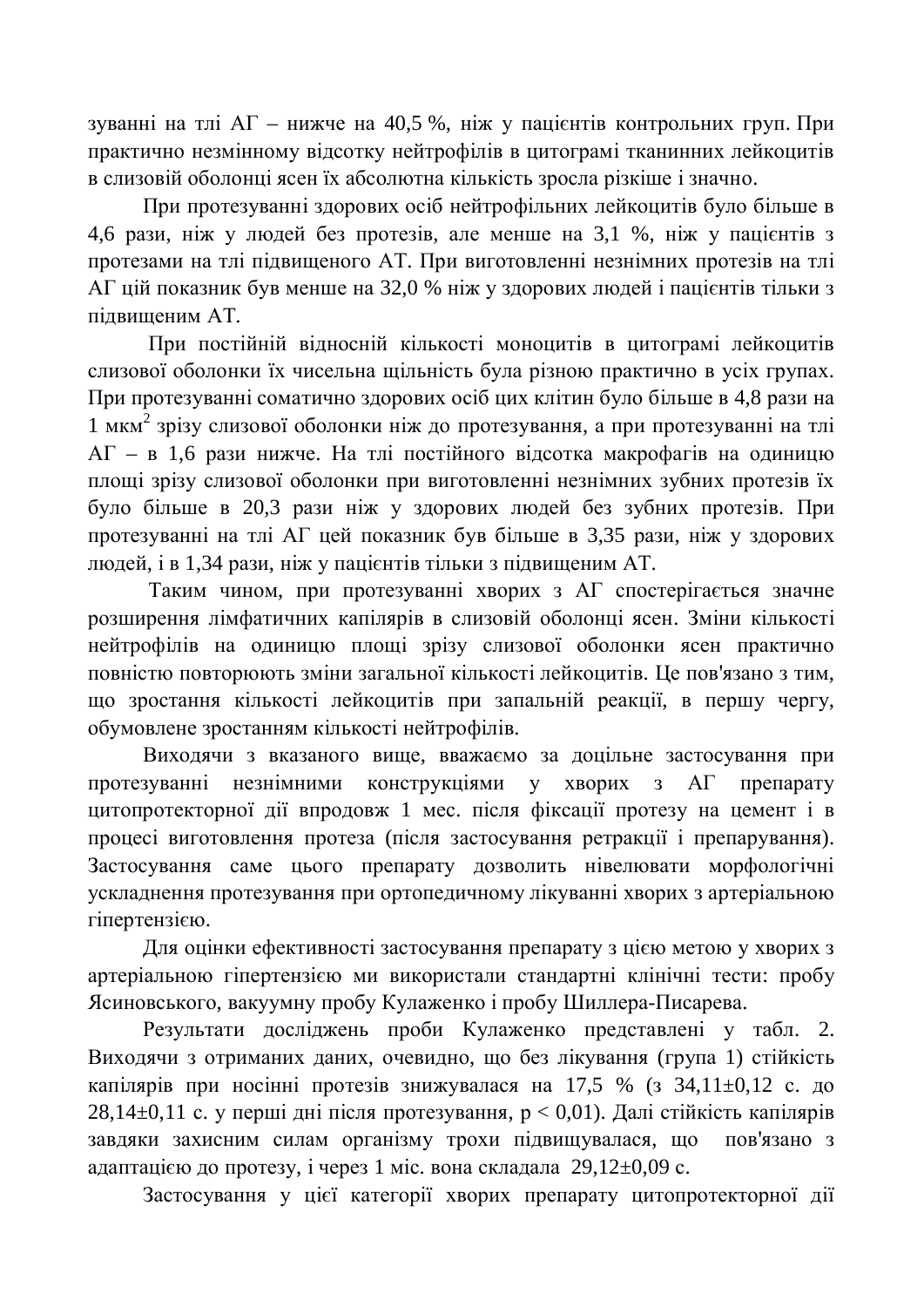(2 група) підвищує стійкість капілярів слизової оболонки маргінального краю пародонту на 16,1 % (з 34,11  $\pm$  0,12 с. до 39,59  $\pm$  0,12 с., p-p<sub>1</sub> < 0,05).

Таблиня 2

Динаміка зміни показників стійкості капілярів слизової оболонки маргінального краю ясен у хворих артеріальною гіпертензією, запротезованих незнімними  $3V$ бними конструкціями, с.

| Група                             | Терміни спостережень після початку лікування, доба |                |                |                |                  |  |  |  |
|-----------------------------------|----------------------------------------------------|----------------|----------------|----------------|------------------|--|--|--|
| досліджених                       |                                                    |                |                | 14             | 30               |  |  |  |
| До початку лікування — 34,11±0,12 |                                                    |                |                |                |                  |  |  |  |
| I-а група                         | $28,14\pm0,11$                                     | $33,25\pm0,10$ | $31,22\pm0.09$ | $31,21\pm0,07$ | $29,12\pm0.09$   |  |  |  |
| (без лікування)                   | p < 0.01                                           | p < 0.01       | p < 0.01       | p < 0.01       | p < 0.01         |  |  |  |
| II-а група                        | $33,88 \pm 0,14$                                   | $36,61\pm0,12$ | $33,45\pm0,22$ | $33,41\pm0,18$ | $39,59 \pm 0,12$ |  |  |  |
| (з додатковим                     | p > 0,05                                           | p < 0.01       | p < 0.01       | p < 0.01       | p < 0.01         |  |  |  |
| лікуванням)                       | $p_1 < 0.05$                                       | $p_1 < 0.01$   | $p_1 < 0.05$   | $p_1 < 0.05$   | $p_1 < 0.05$     |  |  |  |

Примітка. р – достовірність в порівнянні з І-ою групою; р1 - достовірність в порівнянні з показниками до початку лікування.

Застосування місцево препарату цитопротекторної дії у осіб, що мають понижену проникність судинної стінки і порушення стійкості капілярів за рахунок морфологічних змін внаслідок артеріальної гіпертензії, чинить тонізуючу дію на судини, відновлює вже на 3-у добу після фіксації протезу судинну мережу слизової оболонки маргінального краю ясен.

При аналізі результатів проби Ясиновського у пацієнтів 1-ої групи відмічене збільшення злущення епітелію більше, ніж у пацієнтів 2-ої групи (табл. 3).

Таблиня 3

Показники інтенсивності злущення епітелію у хворих з артеріальною гіпертензією, запротезованих незнімними зубними протезами, **ɬɢɫ. ɤɥɿɬɢɧ**

| тис. Клітин                             |                                                    |                  |                  |                  |                  |  |  |  |
|-----------------------------------------|----------------------------------------------------|------------------|------------------|------------------|------------------|--|--|--|
| Група                                   | Терміни спостережень після початку лікування, доб. |                  |                  |                  |                  |  |  |  |
| досліджених                             |                                                    | 14               |                  | 30               | 60               |  |  |  |
| На початку лікування — 424,7 $\pm$ 10,5 |                                                    |                  |                  |                  |                  |  |  |  |
| I-а група                               | $445,3 \pm 10,7$                                   | $433,2+11,9$     | $450,3 \pm 11,9$ | $444,5 \pm 12,4$ | $438,3 \pm 12,2$ |  |  |  |
| (без лікування)                         | p > 0,05                                           | p > 0,05         | p > 0,05         | p > 0,05         | p > 0,05         |  |  |  |
| I-а група                               | $429,2 \pm 22,2$                                   | $433,2 \pm 11,8$ | $427,5 \pm 11,5$ | $437,9 \pm 10,5$ | $427,7 \pm 10,1$ |  |  |  |
| (без лікування)                         | p > 0,05                                           | p > 0,05         | p > 0,05         | p > 0,05         | p > 0,05         |  |  |  |
|                                         | $p_1 > 0.05$                                       | $p_1 > 0.05$     | $p_1 > 0.05$     | $p_1 > 0.05$     | $p_1 > 0.05$     |  |  |  |

Примітка. р – достовірність в порівнянні з 1-ою групою; р<sub>1</sub> – достовірність в порівнянні з показниками до початку лікування.

У хворих, яким проводили лікування із застосуванням препарату (група 2), швидкість злущення епітелію до 14-ої доби практично постійно знаходилася на рівні 424,7 ± 10,5 тис. клітин в усі терміни спостережень. Як показують отримані результати, застосування препарату в осіб, які страждають на артеріальну гіпертензію, підвищує швидкість відновлення нормального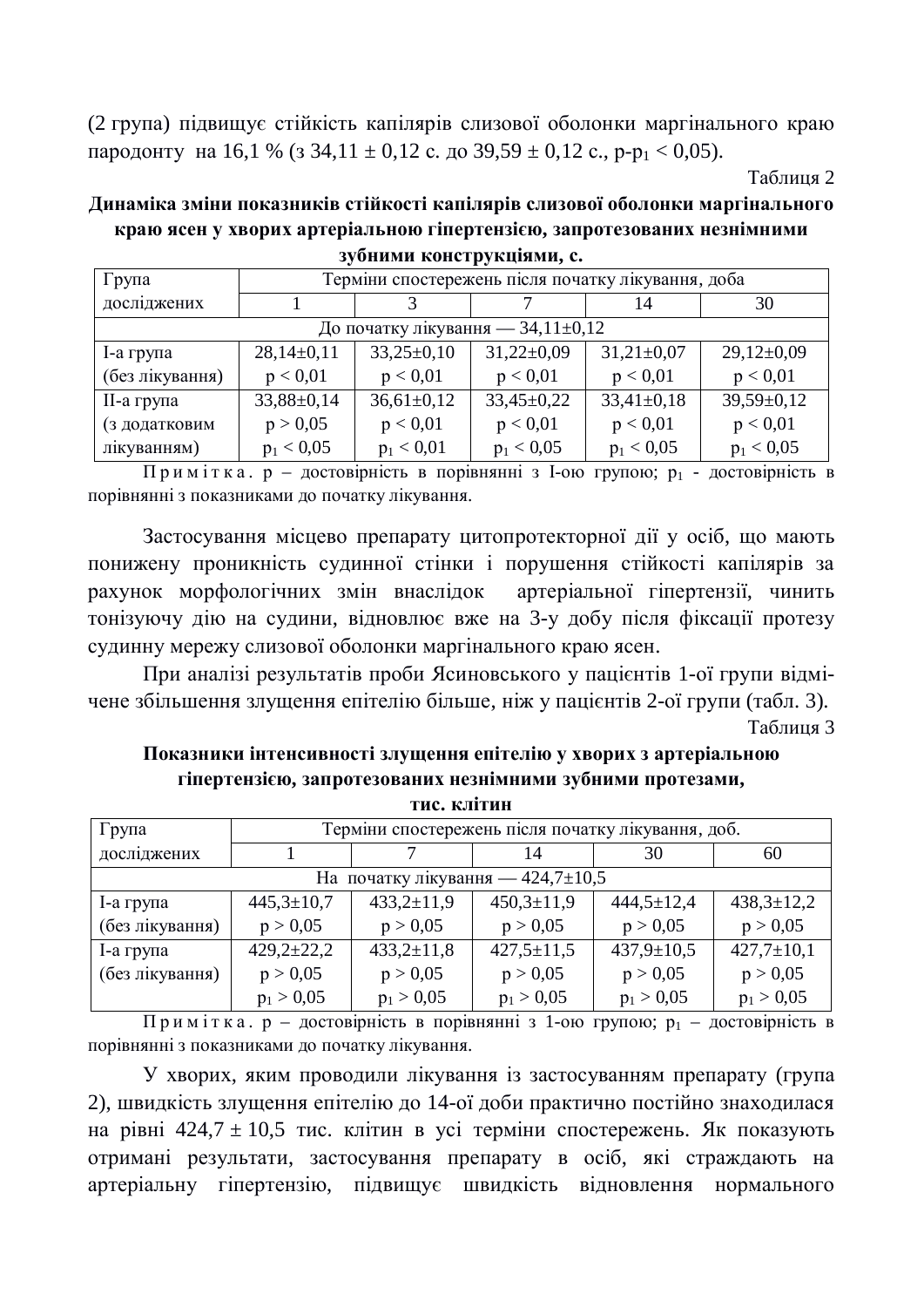епітеліального шару клітин слизової оболонки порожнини рота, а, отже, перешкоджає розвитку ускладнень протезування.

Динаміка проби Шиллера-Писарева, яка була визначена у 2-х груп хворих з артеріальною гіпертензією, яким проводилося протезування незнімними протезами, дозволяє судити про ефективність комплексу лікувальнопрофілактичних заходів. З представлених даних в табл. 4 бачимо, що показники проби в першій групі знаходяться на досить високому рівні в усі терміни дослідження  $(2.90 \pm 0.02 \text{ VM. } 0.1 \text{ K})$  протезування і  $2.74 \pm 0.10 \text{ VM. } 0.1 \text{ G}$ . через 1 pik,  $p < 0,003$ ).

 $Ta6$ пиня 4

|                 |                          |                 |               | , , ,         |               |  |
|-----------------|--------------------------|-----------------|---------------|---------------|---------------|--|
|                 | Терміни проведення проби |                 |               |               |               |  |
| Група           | До протезу-              | Через           | Через         | Через         | Через 1 рік   |  |
|                 | вання                    | 1 місяць        | 2 місяця      | 6 місяців     |               |  |
| $1$ -а група    | $2,90\pm0,02$            | $2,81 \pm 0.02$ | $2,70\pm0,03$ | $2,80\pm0.02$ | $2,74\pm0,10$ |  |
| (без лікування) |                          |                 |               |               |               |  |
| II-а група      | $2,95 \pm 0,02$          | $2,44\pm0,01$   | $2,13\pm0,02$ | $2,12\pm0,01$ | $2,11\pm0,01$ |  |
| (з додатковим   |                          |                 |               |               |               |  |
| лікуванням)     |                          | p < 0,001       | p < 0,002     | p < 0,001     | p < 0,003     |  |

Результати визначення проби Шиллера-Писарева у хворих з артеріальною гіпертензією до і після протезування, ум. од.

 $\Pi$ римітка. р – достовірність в порівнянні з 1-ою групою; р<sub>1</sub> – достовірність в порівнянні з показниками до початку лікування.

Показники цієї проби у хворих після протезування значно понижені, що пов'язане з поліпшенням стану тканин пародонту після повної адаптації до незнімних конструкцій.

Отримані дані свідчать, що у хворих з артеріальною гіпертензією застосування препарату цитопротекторної дії при протезуванні незнімними конструкціями підвищується стійкість капілярів слизової оболонки протезного ложа на 16,1 % (з 34,11 ± 0,12 с. до 39,59 ± 0,12 с.), швидкість злущення епітелію до 14-ої доби практично постійно знаходиться на рівні 424,7  $\pm$  10,5 тис. клітин в усі терміни спостереження. Показники проби Шиллера-Писарева показали, що у разі застосування препарату ступінь запалення знижується на 13,2 % через 1 міс., а через 1 рік – на 22,9 %.

При вивчені вегетативних і психофізіологічних параметрів у хворих I основної, II основної та контрольної групи на етапах ортопедичного лікування встановлено, що на етапі попереднього обстеження систолічний артеріальний тиск у хворих з АГ основних і контрольної груп складав  $150 \pm 4.0$  мм рт. ст.,  $157 \pm 4.21$  MM pt. ct. i  $160.0 \pm 4.8$  MM pt. ct. відповідно (у нормі  $123.0 \pm 3.2$  MM рт. ст.), діастолічний артеріальний тиск складав  $85 \pm 3.0$  мм рт. ст.,  $92 \pm 3.0$  й  $94 \pm 3.3$  MM pt. CT. відповідно (табл. 5).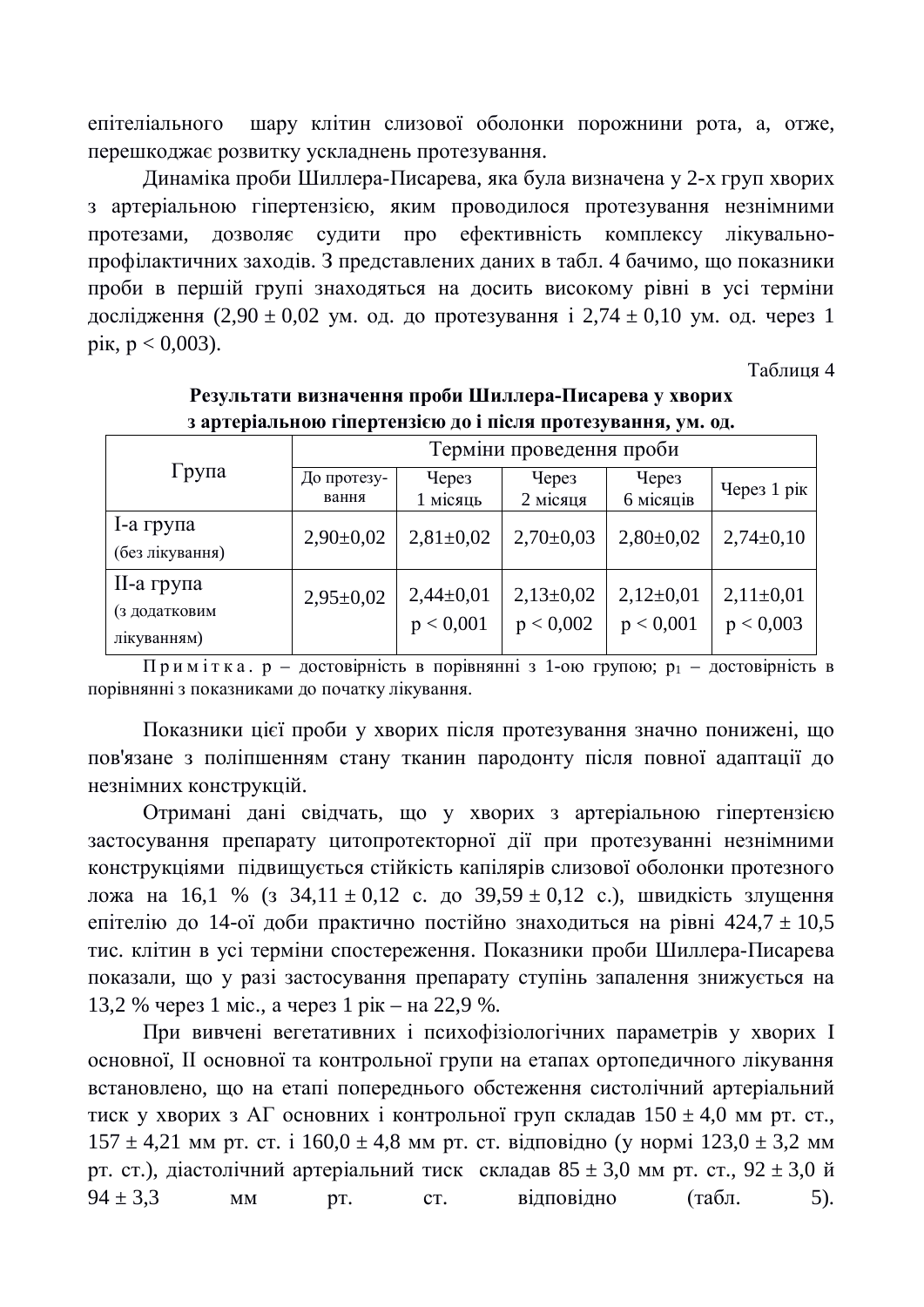#### Таблиця 5

Співвідношення вегетативних і психофізіологічних показників у стоматологічних хворих різних груп

|                                 | Первинний огляд     |                                            | На етапах протезування                    |                                            | Адаптаційний період                       |                                            |                                           |
|---------------------------------|---------------------|--------------------------------------------|-------------------------------------------|--------------------------------------------|-------------------------------------------|--------------------------------------------|-------------------------------------------|
| Показники                       | Контрольна<br>група | I основна<br>(хворі з АГ без<br>лікування) | II основна<br>(хворі з АГ з<br>лікуванням | I основна<br>(хворі з АГ без<br>лікування) | II основна<br>(хворі з АГ з<br>лікуванням | I основна<br>(хворі з АГ без<br>лікування) | II основна<br>(хворі з АГ з<br>лікуванням |
| Систолічний артеріальний тиск   | $160 \pm 4.8$       | 150±4,0                                    | $157 \pm 4.2$                             | $170 \pm 4.2$                              | $137 \pm 3.8$                             | $160 \pm 4.2$                              | $130 \pm 3.5$                             |
| (мм рт. ст.)                    |                     |                                            | p > 0,05                                  | p < 0.05                                   | p < 0.05                                  | p > 0,05                                   | p < 0.05                                  |
|                                 |                     |                                            |                                           |                                            | $p_1 < 0.05$                              |                                            | $p_1 < 0.05$                              |
| Діастолічний артеріальний тиск  | $94 \pm 3.3$        | 85±3,0                                     | $92 \pm 3.0$                              | $98 \pm 3.7$                               | $80 \pm 2,3$                              | $90 \pm 3.5$                               | $74 + 2,2$                                |
| (мм рт. ст.),                   |                     |                                            | p > 0,05                                  | p < 0.05                                   | p < 0,05                                  | p > 0,05                                   | p < 0.05                                  |
|                                 |                     |                                            |                                           |                                            | $p_1 < 0.05$                              |                                            | $p_1 < 0.05$                              |
| Частота серцевих скорочень      | $88,6{\pm}2,4$      | $85,3{\pm}2,8$                             | $92+2,4$                                  | $92,1 \pm 3,5$                             | $80,1{\pm}2,2$                            | $86,7{\pm}3,3$                             | $75,6{\pm}1,8$                            |
| (ударів/хв)                     |                     |                                            | p > 0,05                                  | p < 0.05                                   | p < 0.05                                  | p > 0,05                                   | p > 0,05                                  |
|                                 |                     |                                            |                                           |                                            | $p_1 < 0.05$                              |                                            | $p_1 < 0.05$                              |
| Температура поверхні тіла (° С) | $35,3{\pm}0,6$      | $34,2{\pm}0,8$                             | $33,4 \pm 0.7$                            | $36,3{\pm}0.8$                             | $32,3+0,6$                                | $34,5 \pm 0.7$                             | $31,9 \pm 0.7$                            |
|                                 |                     |                                            | p > 0,05                                  | p > 0.05                                   | p > 0,05                                  | p > 0.05                                   | p > 0,05                                  |
|                                 |                     |                                            |                                           |                                            | $p_1 < 0.05$                              |                                            | $p_1 < 0.05$                              |
| Вегетативний індекс Кердо       | $19,6 \pm 6,2$      | $16,5{\pm}5,6$                             | $18,5+5,8$                                | $23,2{\pm}6,6$                             | $14,2{\pm}5,2$                            | $18,3{\pm}7,0$                             | $13,2+4,1$                                |
|                                 |                     |                                            | p > 0,05                                  | p < 0.05                                   | p > 0,05                                  | p > 0,05                                   | p > 0.05                                  |
|                                 |                     |                                            |                                           |                                            | $p_1 < 0.05$                              |                                            | $p_1 < 0.05$                              |
| Хвилинний об'єм крові           | $1,98 \pm 1,2$      | $1,86 \pm 0.5$                             | $1,88 \pm 0.5$                            | $1,98 \pm 1,0$                             | $1,74\pm0.5$                              | $1,88 \pm 0.8$                             | $1,70\pm0,4$                              |
|                                 |                     |                                            | p > 0,05                                  | p > 0,05                                   | p > 0.05                                  | p > 0,05                                   | p > 0.05                                  |
|                                 |                     |                                            |                                           |                                            | $p_1 > 0.05$                              |                                            | $p_1 < 0.05$                              |
| Час першої сенсомоторної        | $68,1{\pm}2,8$      | $56,6+4,8$                                 | $56,4{\pm}4,1$                            | $62,4{\pm}5,8$                             | $54,9{\pm}2,3$                            | $57,6 \pm 6,5$                             | $55,0{\pm}2,4$                            |
| реакції (мс)                    |                     |                                            | p > 0,05                                  | p > 0.05                                   | p > 0.05                                  | p > 0.05                                   | p > 0,05                                  |
|                                 |                     |                                            |                                           |                                            | $p_1 > 0.05$                              |                                            | $p_1 > 0.05$                              |
| Час другої сенсомоторної        | $280,0 \pm 14,2$    | $300,0 \pm 10,6$                           | $292,0 \pm 12,1$                          | $288,0 \pm 13,2$                           | $268,0+10,2$                              | $300,0 \pm 12,8$                           | $263,0+10,8$                              |
| реакції (мс)                    |                     |                                            | p > 0,05                                  | p > 0.05                                   | p > 0.05                                  | p > 0.05                                   | p > 0,05                                  |
|                                 |                     |                                            |                                           |                                            | $p_1 > 0.05$                              |                                            | $p_1 < 0.05$                              |
| Час третьої сенсомоторної       | $432,0 \pm 22,7$    | $442,0 \pm 12.5$                           | $438,0 \pm 18,8$                          | $419,0 \pm 15,6$                           | $387,0 \pm 16,7$                          | $448,0 \pm 14,9$                           | $366,0 \pm 18,5$                          |
| реакції (мс)                    |                     |                                            | p > 0,05                                  | p > 0.05                                   | p > 0,05                                  | p > 0,05                                   | p > 0.05                                  |
|                                 |                     |                                            |                                           |                                            | $p_1 < 0.05$                              |                                            | $p_1 < 0.05$                              |

Примітка. р – достовірність розрахована по відношенню до показників первинного огляду, р<sub>1</sub> – до І-ї основної групи.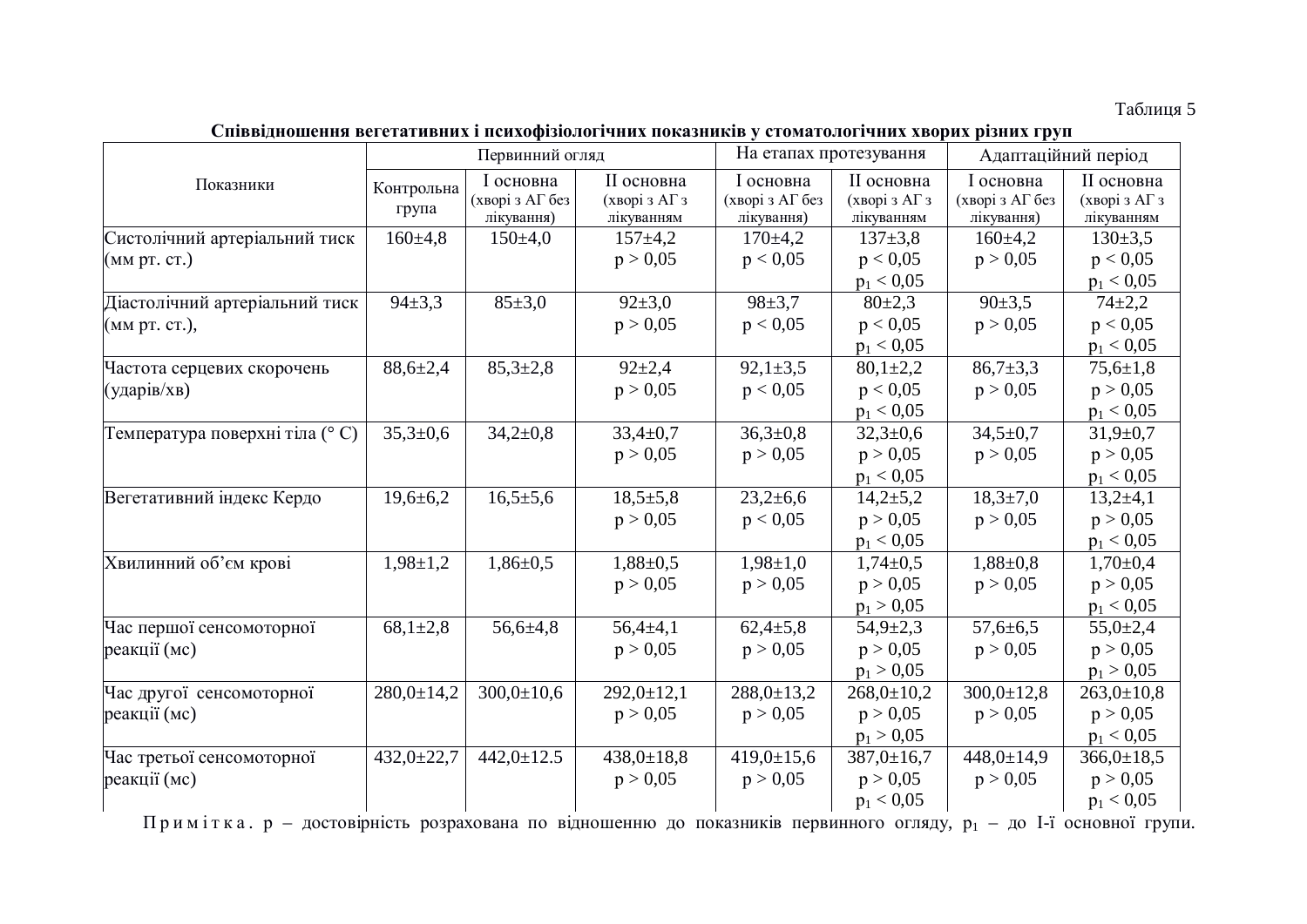Вегетативний індекс Кердо у хворих обох груп був підвищений до  $16,5 \pm 5,6$  og. та  $18,5 \pm 5,8$  og., тоді як у здорових він дорівнював  $19,6 \pm 6,2$  од. Відмінності від норми демонстрував такий показник вегетативного тонусу, як хвилинний об'єм крові:  $1,86 \pm 0.5$  од. та  $1,88 \pm 0.5$  од. у хворих основних груп обстеження (у нормі – 0,86 ± 0,3 од.), а у хворих контрольної групи  $1,98 \pm 1,2$ од. Ситуація тривоги у хворих з АГ до лікування приводить до підвищення АТ, частоти серцевих скорочень, температури тіла. Відповідно зростають і інтегральні вегетативні індекси: вегетативний індекс, хвилинний об'єм крові. Ці показники частково повертаються до початкового рівня у фазі адаптації – через 20 хв. після ситуації тривоги.

В ході дослідження рівня ситуативної і особової тривожності за Ч. Спілбергером високий рівень ситуативної тривоги був визначений у 96 хворих, що складає 96 %, в контрольній групі – у 22 пацієнтів (73 %). Високий рівень особової тривоги виявлений у 84 хворих (84 %) хворих, в контрольній групі – у 25 пацієнтів 83 %. Помірний рівень ситуативної тривоги визначений у 4 хворих (4 %) хворих, а в контрольній групі – у 8 пацієнтів 27 %. Помірний рівень особової тривоги спостерігається у 16 обстежених (16 %) обстежених, і в контрольній групі – у 5 хворих (17%). Низький рівень як ситуативної, так і особової тривоги не спостерігався ні в групі хворих, ні в контрольній.

При статистичній обробці отриманих даних було виявлено, що у хворих з АГ перед стоматологічним прийомом висока ситуативна тривога зустрічається значно частіше, ніж в контролі. 78 % хворих з АГ упродовж життя мають високий рівень тривоги.

Таблиня 6

| , 0.24                                |                 |                 |                 |  |  |  |  |
|---------------------------------------|-----------------|-----------------|-----------------|--|--|--|--|
| Показники                             | Початковий стан | I-а група       | II-а група      |  |  |  |  |
| Латентний період простої зоромоторної | $+24,3+5,6$     | $+17,8\t\pm1,9$ | $+15,2{\pm}1,7$ |  |  |  |  |
| реакції                               |                 | p > 0,05        | p > 0,05        |  |  |  |  |
| Латентний період зоромоторної реакції | $+46,4+6,7$     | $+22,1\pm2,3$   | $+21,0+2,2$     |  |  |  |  |
| вибору                                |                 | p < 0.05        | p < 0.05        |  |  |  |  |
| Статичний тремор (кількість торкань)  | $+62,4+7,2$     | $+26,5+2,7$     | $+24,8+2,0$     |  |  |  |  |
|                                       |                 | p < 0.05        | p < 0.05        |  |  |  |  |
| Динамічний тремор (кількість торкань) | $+87,3+8,8$     | $+43,6+5,5$     | $+37,6 \pm 5,8$ |  |  |  |  |
|                                       |                 | p < 0.05        | p < 0.05        |  |  |  |  |
| Тест коректурної проби                | $-65,5+6,4$     | $-33,2+3,5$     | $-31,5+3,6$     |  |  |  |  |
|                                       |                 | p < 0.05        | p < 0.05        |  |  |  |  |

Зміни психофізіологічних характеристик у стоматологічних хворих з **артеріальною гіпертензією перед початком підготовчих процедур**  $\mathbf{i}$  після їх закінчення (у % вілносно серелньої норми)

Примітка. р – достовірність відмінностей показників до початку лікування і після застосування методів психотерапевтичної підготовки.

Складнішою виявилася динаміка величини сенсомоторної реакції. Так,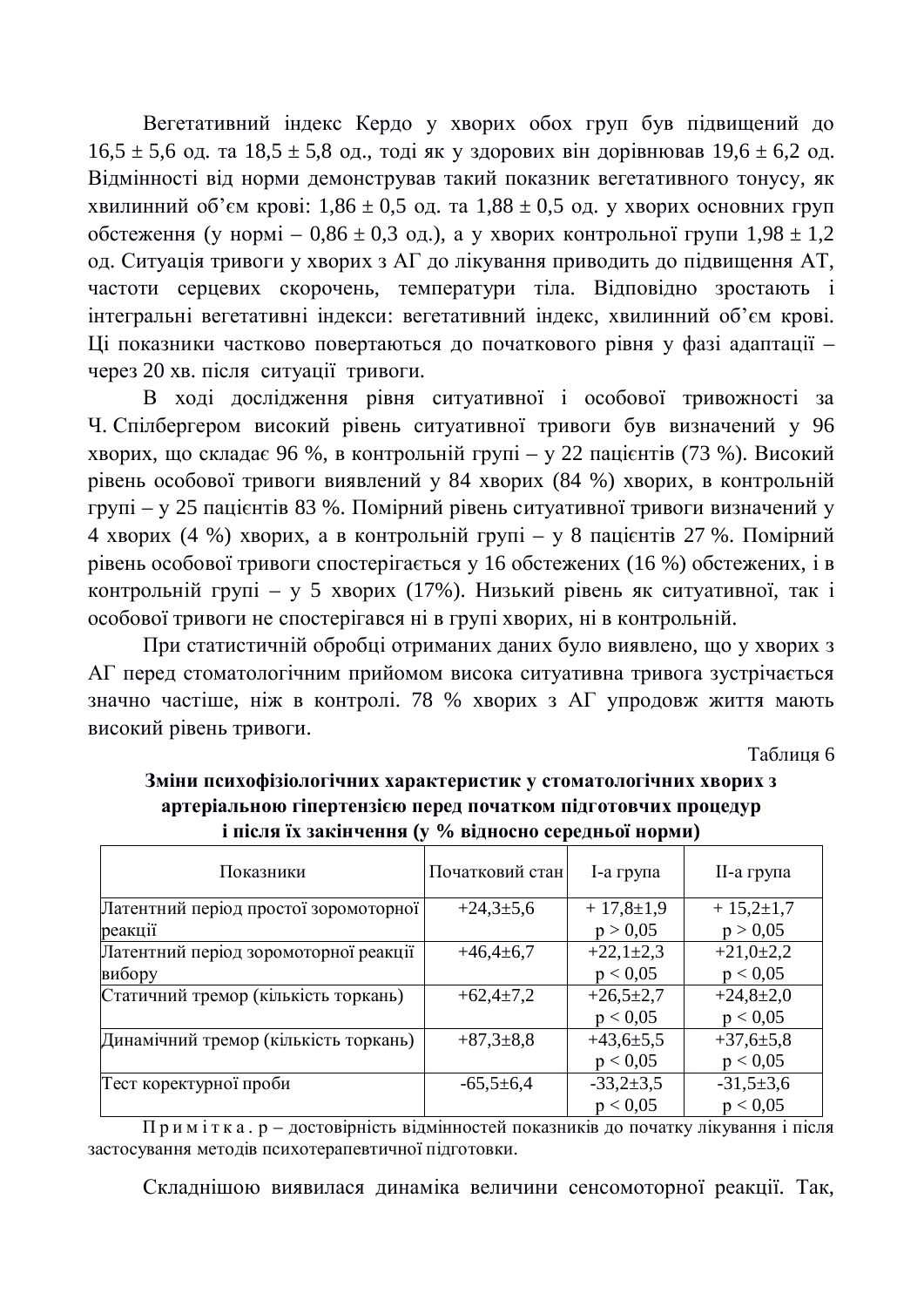час першої сенсомоторної реакції збільшується в ситуації тривоги і відновлюється до початкового рівня у фазі адаптації. Час другої сенсомоторної реакції, навпаки, в ситуації тривоги знижується, потім також відновлюється. Після значного скорочення часу третьої сенсомоторної реакції в ситуації тривоги у віддаленому періоді її величина зростає. Ці процеси пов'язані з можливим включенням компенсаторних психологічних механізмів у стресовій ситуації.

Проведені психоліагностичні й психофізіологічні дослідження показали. що хворі з АГ випробовують психоемоційну напругу, яка приводить до підвищення АТ і потребують цілеспрямованої корекції емоційної сфери перед початком ортопедичного лікування.

Як випливає з табл. 6, в процесі нормалізації психоемоційного стану внаслідок пілготовки до ортопеличного лікування спостерігалося поступове наближення психофізіологічних показників до так званої норми, виявленої у випробовуваних контрольної групи.

Оцінка динаміки отриманих психофізіологічних показників дозволила дати досить об'єктивну прогностичну оцінку наявного у хворих з АГ стану психоемоційної напруги, а також відстежити його динаміку при застосуванні підготовчих заходів у вигляді курсу сенсорного вербального перевантаження.

Також спостерігалося зниження профілю стандартизованого багатофакторного дослідження особистості за шкалою "тривожності", особливо у хворих у віці понад 36 років після курсу сенсорного вербального перевантаження. У контрольній групі особливих змін не сталося. Поліпшення психологічного статусу за даними стандартизованого багатофакторного дослідження особистості сприяло підвищенню толерантності до стресових навантажень.

Помітні зміни відзначалися в динаміці психологічних показників тривожності, визначуваних за допомогою тесту Спілбергера. В результаті проведеної психотерапевтичної корекції рівень реактивної і особової тривожності знизився в середньому на  $12,6 \pm 2,6$  бали і  $13,5 \pm 2,9$  бали відповідно в групі хворих з АГ, в яких підготовка до ортопедичного лікування не проводилась ( $p < 0.05$ ). Для групи хворих з АГ, у яких підготовка до ортопедичного лікування полягала у використанні методу сенсорного вербального перевантаження ці цифри склали  $16.7 \pm 3.5$  бали й  $17.6 \pm 3.8$  бали відповідно ( $p < 0.05$ ).

При повторному обстеженні хворих з використанням тесту Люшера після закінчення підготовчого курсу психотерапії були отримані наступні результати. Знизився показник тривожності – до 21,4 ± 2,6 % в групі хворих після курсу сенсорного вербального перевантаження. Значно підвищилися показники чинників активності (до 72,4 ± 3,4 % і 76,9 ± 4,1 % відповідно) і працездатності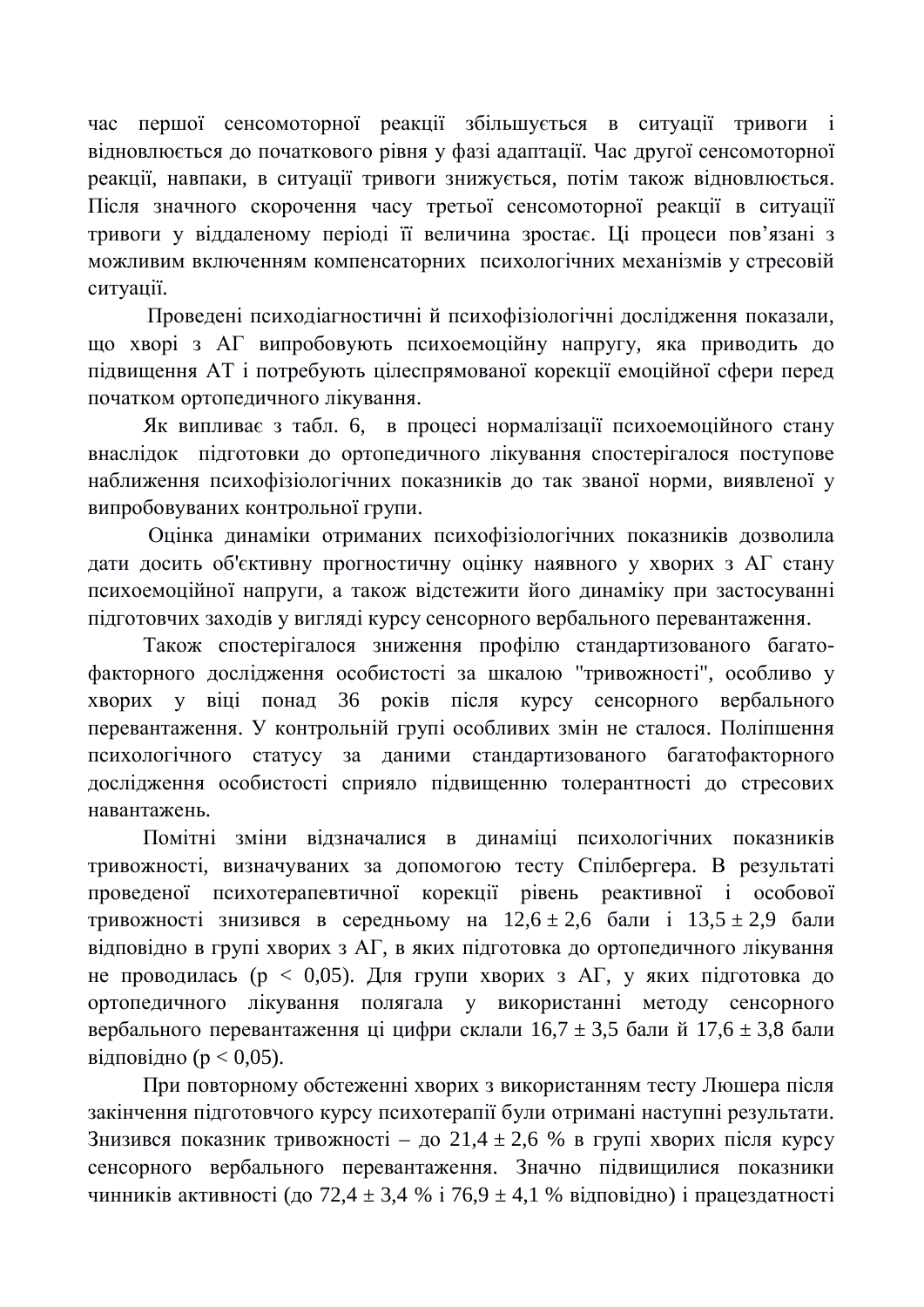$(10079, 5 \pm 4, 3 \%)$  i 69,7  $\pm 3, 8 \%$  відповідно). В ході психотерапевтичної корекції у більшості хворих було досягнуте зниження загального рівня тривожності, внутрішнього занепокоєння, зникнення або значне зменшення інтенсивності страхів. Було досягнуте формування почуття спокою як основного фонового емоційного стану.

#### **ВИСНОВКИ**

У лисертації привелено теоретичне узагальнення провелених клінічних досліджень і запропоновано нове рішення актуальної наукової задачі стоматології, а саме запропоновано комплекс заходів для профілактики загальних та місцевих ускладнень при протезуванні незнімними зубними конструкціями хворих з артеріальною гіпертензією.

1. На пілставі клініко-лабораторних результатів лослілження встановлено, що у хворих з артеріальною гіпертензією спостерігається стійке підвищення кількості лейкоцитів на 1 мкм<sup>2</sup> зрізу слизової оболонки в 1,5 рази, макрофагів – в 3,35 рази, що призводить при протезуванні даної категорії хворих незнімними зубними протезами до значного розширення лімфатичних капілярів в слизовоій оболонці ясен і розвитку запального альтеративного процесу.

2. Доведено, що місцеве застосування препарату цитопротекторної дії підвищує стійкість капілярів слизової оболонки маргінального краю ясен на 16,1 %, зберігаючи швидкість злущення епітелію до 14-ої доби на постійному рівні (424,7 ± 10,5 тис. клітин) у всі терміни спостереження, що свідчить про зниження ускладнення на 30-45 %.

3. Результати психодіагностичних та психофізіологічних досліджень показали, що однією з причин можливих ускладнень при препаруванні твердих тканин зубів у хворих з артеріальною гіпертензією в 96 % досліджуваних є психоемоційна напруга.

4. Встановлено, що запропонована психотерапевтична методика в 95 % сприяє нормалізації судинного тонусу, поліпшенню кровообігу, м'язовій релаксації, зняттю психоемоційного стресу, тривоги, страху перед очікуванням болю та приводить до формування відчуття спокою.

5. Порівняльний аналіз ефективності удосконалених лікувальнопрофілактичних заходів при протезуванні незнімними зубними протезами хворих з артеріальною гіпертензією вказав на покращення показників артеріального тиску у фазі адаптації (систолічний АТ знизився до 130 мм рт. ст.). Поряд з цим знизилась його лабільність під час препарування твердих тканин зубів ( $p < 0.05$ ), частота серцевих скорочень до 75 ударів в хв. у фазі адаптації (р > 0,05), а у віддалених результатах ступінь запалення пародонту через 1 місяць знизилася на 13,2 %, а через 1 рік на 22,9 %.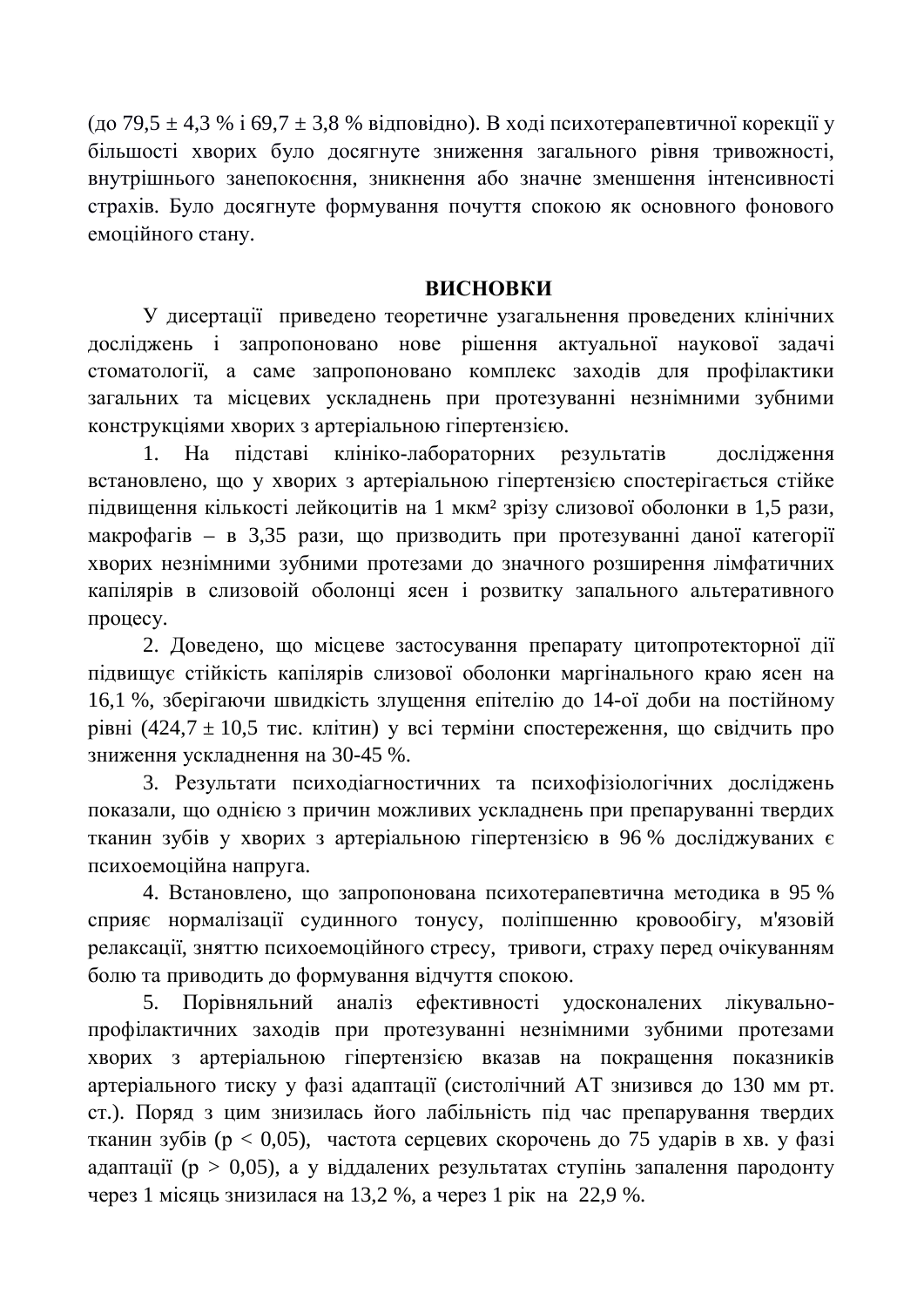## ПРАКТИЧНІ РЕКОМЕНДАЦІЇ

При ортопедичному лікуванні стоматологічних хворих з артеріальною гіпертензією незнімними зубними протезами рекомендовано застосовувати комплекс лікувально-профілактичних заходів, спрямований на запобігання загальних та місцевих ускладнень, який включає:

1. На етапі предпротезної підготовки даної категорії хворих до незнімного зубного протезування необхідно проводити психотерапевтичну корекцію психоемоційного стану. Методики вербальних (у 45 % хворих) та рефлексогенних (у 48 % хворих) дій стабілізують на етапах протезування вегетативні і психофізіологічні показники у даної групи пацієнтів.

2. В період ортопедичного лікування після проведення препарування зубів і ретракції ясен подібним хворим доцільно призначати аплікацію препаратів цитопротекторної дії впродовж всього курсу лікування і впродовж 1 місяця після фіксації незнімних зубних протезів.

## ПЕРЕЛІК ОПУБЛІКОВАНИХ ПРАШЬ ЗА ТЕМОЮ ЛИСЕРТАШЇ

1. Гордиенко С. А. Профилактика осложнений при протезировании несъемными конструкциями больных артериальной гипертензией / С. А. Гордиенко // Georgian Medical News (Грузія). – 2014. – № 4 (229). – С. 29-32.

2. Гордиенко С. А. Обоснование применения подготовительных мероприятий при протезировании несъемными конструкциями протезов у стоматологических больных с артериальной гипертензией / С. А. Гордиенко //  $I$ нновації в стоматології. − 2014. – № 4. – С. 79-84.

3. Гордиенко С.А. Изучение состояния тканей пародонта при протезировании несъемными конструкциями у больных с артериальной гипертензией / С. А. Гордиенко // Вісник стоматології. – 2014. – № 4. – С. 52-54.

4. Гордиенко С. А. Коррекция состояния вегетативной регуляции у стоматологических больных с артериальной гипертензией / С. А. Гордиенко // Український медичний альманах. – 2005. – Том 8, № 3. – С. 45-47.

5. Гордієнко С. А. Стани тривоги і страху та методи їх усунення у хворих на гіпертонічну хворобу при ортопедичному лікуванні / С. А. Гордієнко // Український стоматологічний альманах. – 2005. – № 3. – С. 44-46.

6. Гордієнко С. А. Немедикаментозна підготовка стоматологічних хворих з артеріальною гіпертензією до ортопедичного лікування / С. А. Гордієнко // Галицький лікарський вісник. – 2005. – Т. 12,  $\mathbb{N}$  1, частина 1. – C. 18-19.

7. Патент на корисну модель № 84743, Україна, МПК (2013.01) А61С 9/00, А61Р 1/02. Спосіб комплексної профілактики запальних ускладнень ортопедичного лікування хворих з артеріальною гіпертензією / Гордієнко С.А. – № и 2013 06831; Заявл. 31.05.2013 ; Опубл. 25.10.2013. – Бюл. № 20.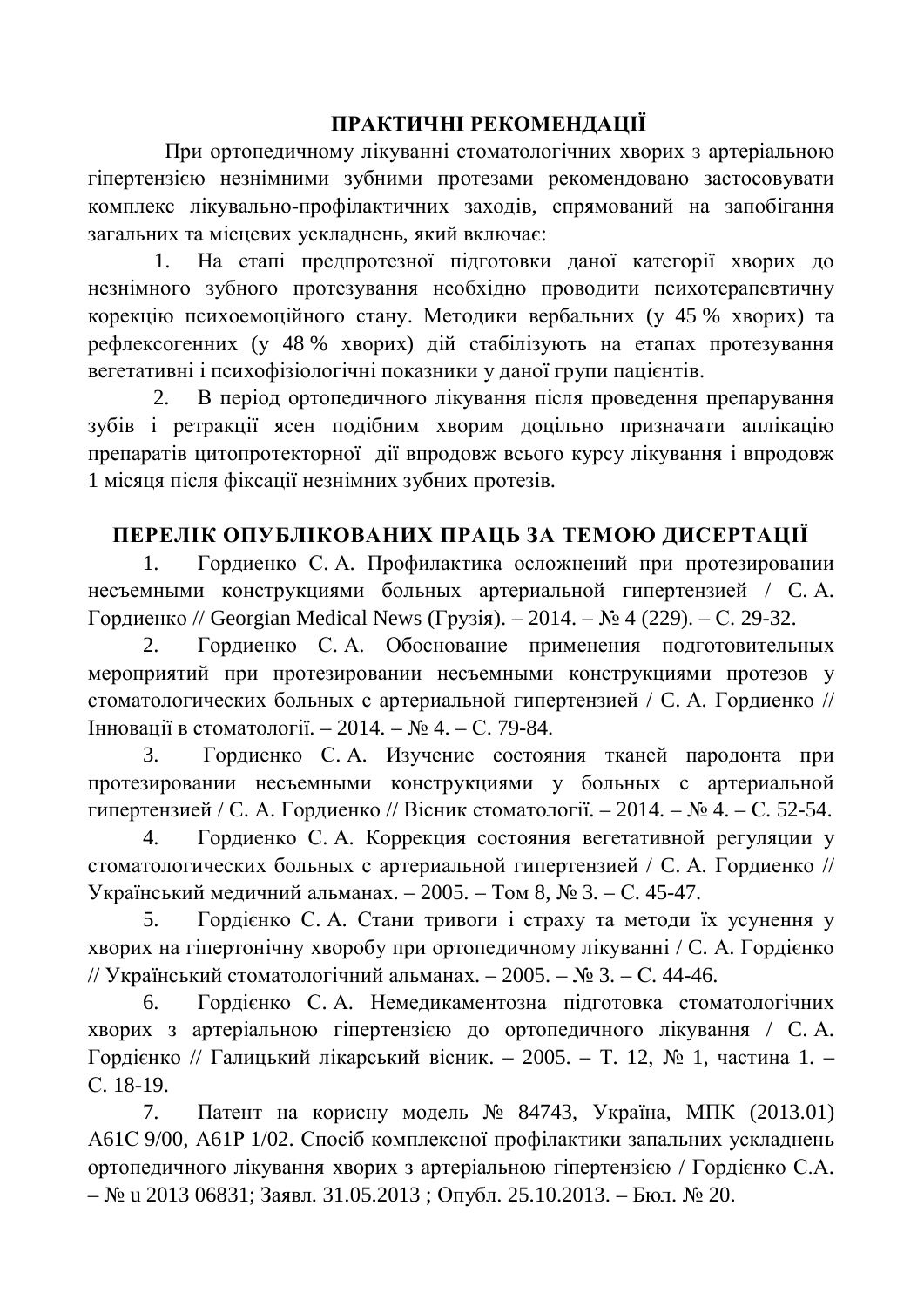8. Гордиенко С. А. Обоснование применения методов психотерапевтической подготовки к ортопедическому лечению стоматологических больных с артериальной гипертензией / С.А. Гордиенко, В.И. Гризодуб, Н. В. Кричка // Медицина и... – 2006. – № 4 (15). – С. 21-23. *Участь* здобувача полягає в обстеженні пацієнтів, аналізі отриманих результатів, *ɧɚɩɢɫɚɧɧɿɫɬɚɬɬɿ.*

9. Гризодуб В.И. Проблема состояний страха и тревоги у стоматологических больных / В. И. Гризолуб, С. А. Гордиенко // Стоматолог. – 2011. – № 2 (152). – С. 29-31. Участь здобувача полягає в аналізі літературних  $∂$ аних, написанні статті.

10. Гордиенко С. А. Особенности подготовки больных гипертонической болезнью с дентофобиями к ортопедическому лечению / С. А. Гордиенко, В. И. Гризодуб, А. П. Голубничий // Вопросы экспериментальной и клинической стоматологии. – Харьков, 2004. – Выпуск 8. – С. 63-66. *Участь здобувача* полягає в лікуванні хворих, аналізі отриманих даних, написанні статті.

11. Гризодуб В. І. Психотерапевтичні заходи корекції емоційного стану стоматологічних хворих під час ортопедичного лікування / В. І. Гризодуб, В. І. Безсонов, С. А. Гордієнко, Н. В. Кричка // Дитячій стоматології – сучасні наукові досягнення : регіон. наук.-практ. конф., м. Суми, 20 травня 2010 р. : тези допов. – Суми, 2010. – С. 13-15. *Участь здобувача полягає розробці* профілактичного комплексу, аналізі отриманих результатів, написанні тез.

12. Гризодуб В.И. Методологические аспекты изучения состояний страха и тревоги в стоматологи / В. И. Гризодуб, С. А. Гордиенко, Н. В. Кричка // Дитячій стоматології – сучасні наукові досягнення : регіон. наук.-практ. конф., м. Суми, 20 травня 2010 р. : тези допов. – Суми, 2010. – С. 18-20. *Участь* здобувача полягає в аналізі літературних джерел, їх аналізі, написанні тез.

13. Гордієнко С. А. Корекція психоемоційного стану стоматологічних хворих під час ортопедичного лікування / С. А. Гордієнко, В. І. Гризодуб, Н. В. Кричка // Актуальні питання профілактики і лікування стоматологічних захворювань : наук.-практ. конф. стоматологів Закарпаття з міжнар. участю, м. Ужгород, 16-17 квітня 2010 р. : тези допов. – Ужгород, 2010. – С. 214-215. Участь здобувача полягає в обстеженні хворих, аналізі отриманих даних, *ɧɚɩɢɫɚɧɧɿɬɟɡ.*

14. Гризодуб В. І. Обтрунтування застосування психокорекційних заходів у стоматологічних хворих з вегетативними реакціями / В. І. Гризодуб, С. А. Гордієнко, О. М. Ноженко // Актуальные вопросы и перспективы развития стоматологии: наук.-практ. конф. з міжнар. участю, м. Харків, 11 травня 2011 р. : тези допов. – Харків, 2011. – С. 73-74. Участь здобувача полягає в  $\delta$ бстеженні й лікуванні хворих, аналізі отриманих даних, написанні тез.

15. Гризодуб В. И. Методология изучения состояния страха и тревоги в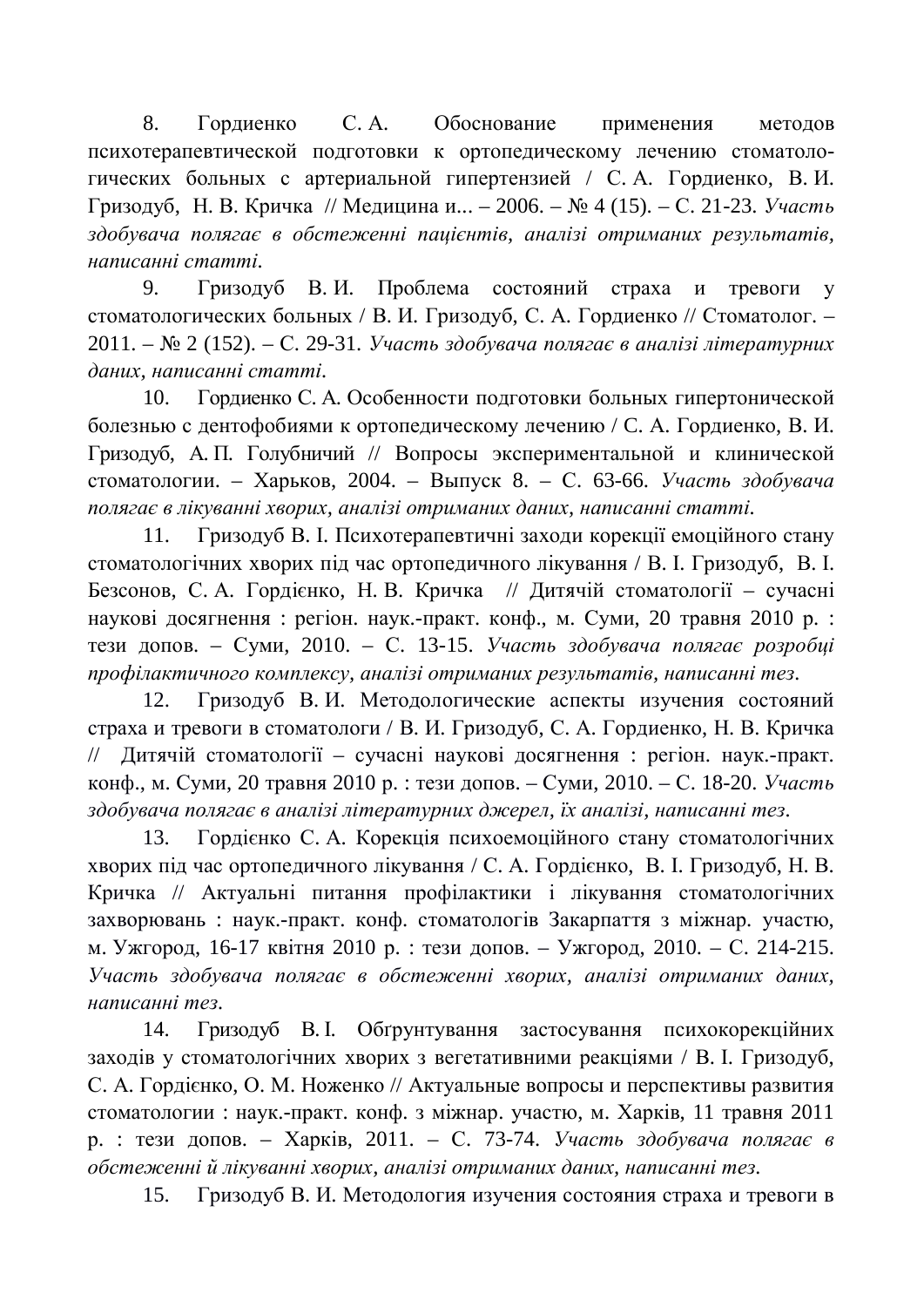стоматологии / В.И. Гризодуб, С.А. Гордиенко // Современные аспекты ортопедической стоматологии и ортодонтии: перспективы развития и пути внедрения в практику : міжрайон. наук.-практ. конф., м. Балаклея, 3-4 червня 2003 р. : тези допов. – Харків-Балаклея, 2003. – С. 61-66. *Участь здобувача*  $n_{0.7}$ ягає в аналізі літературних джерел, їх аналізі, написанні тез.

16. Гризодуб В. І. Корекція пресорних реакцій у хворих на гіпертонічну хворобу у разі ортопедичного протезування / В. І. Гризодуб, О. П. Голубничий, С. А. Горлієнко //Сучасні технології профілактики та лікування в стоматології: II (IX) з'їзд Асоціації стоматологів України, м. Київ, 1-3 грудня 2004 р.: тези допов. – Київ, 2004. – С. 398-400. Участь здобувача полягає у обстеженні  $n$ ацієнтів, аналізі отриманих результатів, написанні тез.

17. Гордієнко С.А. Особливості підготовки хворих з артеріальною гіпертензією до ортопедичного лікування / С. А. Гордієнко // Сучасний стан і актуальні проблеми ортопедичної стоматології : міжнар. наук.-практ. конф., м. Івано-Франківськ, 12-13 травня 2005 р. : тези допов. – м. Івано-Франківськ.  $2005. - C. 17-18.$ 

18. Гордієнко С.А. Застосування комплексу психотерапевтичних методів на етапах ортопедичного лікування у хворих, які страждають на артеріальну гіпертензію / С. А. Гордієнко, В. І. Безсонов, Д. В. Гризодуб // Стоматологія – вчора, сьогодні, завтра: наук.-практ. конф. з міжнар. участю, м. Харків, 8-9 листопада 2007 р. : тези допов. – Харків, 2007. – С. 33-34. *Участь* здобувача полягає у обстеженні й лікуванні пацієнтів, аналізі отриманих  $pesynotamie,  *hanucahhi mes.*$ 

#### **AHOTALIJA**

Гордієнко С.А. Обґрунтування удосконалених лікувальнопрофілактичних заходів при протезуванні незнімними конструкціями стоматологічних хворих з артеріальною гіпертензією (клініко-лабораторне дослідження). – Рукопис.

Дисертація на здобуття наукового ступеня кандидата медичних наук за спеціальністю 14.01.22 – стоматологія. – Державна установа «Інститут стоматології НАМН України», Одеса, 2015.

Дисертація присвячена питанням підготовки та профілактики пацієнтів, що страждають артеріальною гіпертензією, корекції їхніх станів, що виникають під час лікування незнімними конструкціями протезів комплексом лікувальнопрофілактичних процедур, що дозволяє уникнути небажаних коливань артеріального тиску і можливих ускладнень.

В результаті клініко-лабораторних досліджень встановлено, що при протезуванні хворих з АГ спостерігається значне розширення лімфатичних капілярів в слизовій оболонці ясен, що у пацієнтів з АГ в тканинах пародонту є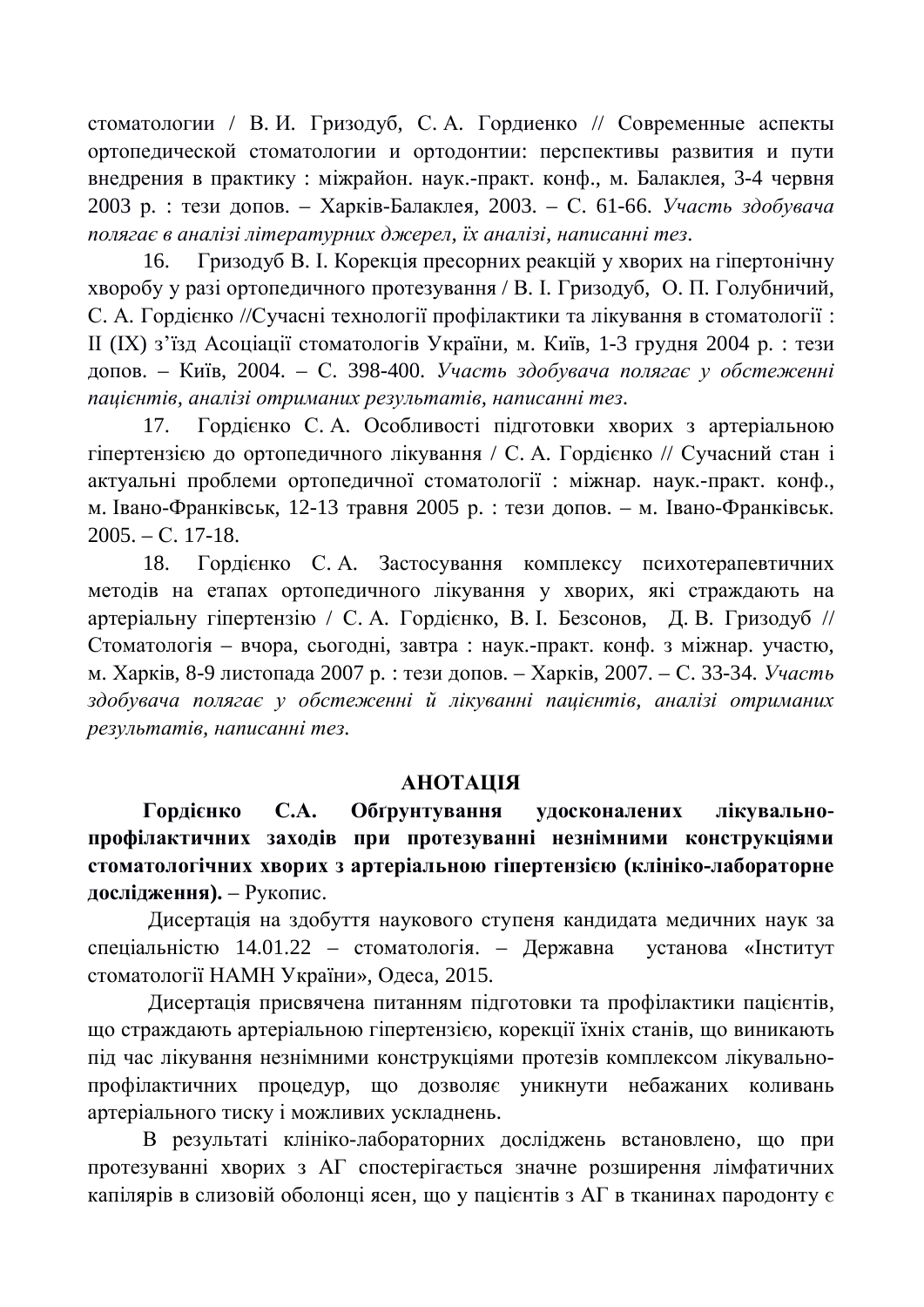ознаки лімфостазу і більш виражена гострота альтеративної стадії запальної реакції.

Довелена лоцільність місцевого вживання препарату цитопротекторної лії у хворих з артеріальною гіпертензією на етапах протезування і в період адаптації до незнімного протезу.

За даними психодіагностичних та психофізіологічних досліджень встановлено, що одній з причин можливих ускладнень при препаруванні твердих тканин зубів у хворих з артеріальною гіпертензією в 96% досліджуваних даних є психоемоційна напруга.

Запропоновано і обґрунтовано клінічними і психологічними дослідженнями застосування психотерапевтичних заходів для підготовки пацієнтів з артеріальною гіпертензією до ортопедичного лікування.

Розроблений й апробований комплекс лікувально-профілактичних заходів, що включає місцеву дію препарату цитопротекторної дії на тканини пародонту і психотерапевтичну корекцію, дозволив підвищити ефективність ортопедичного лікування незнімними зубними протезами стоматологічних хворих з артеріальною гіпертензією.

Ключові слова: адентія, незнімні зубні протези, тканини пародонту, препарат цитопротекторної дії, психоемоційна напруга, артеріальна гіпертензія.

### *AHHOTAIIMA*

Гордиенко С.А. Обоснование усовершенствованных лечебнопрофилактических мероприятий при протезировании несъемными конструкциями стоматологических больных с артериальной гипертензией **(клинико-лабораторное исследование).** – Рукопись.

Диссертация на соискание учёной степени кандидата медицинских наук по специальности 14.01.22 - стоматология. - Государственное учреждение «Институт стоматологи НАМН Украины», Одесса, 2015.

Диссертационная работа посвящена обоснованию целесообразности применения лечебно-профилактических мероприятий у больных с артериальной гипертензией на этапах протезирования и в период адаптации к несъемным зубным протезам.

В результате клинико-лабораторных исследований доказаны положительные изменения в лимфатической системе и капиллярной сети протезного ложа под несъемными протезами у больных с артериальной гипертензией.

Впервые в ортопедической стоматологии предложено и обосновано клиническими и психологическими исследованиями применение психотерапевтического комплекса для подготовки пациентов с артериальной гипертензией перед препарированием твердых тканей зубов.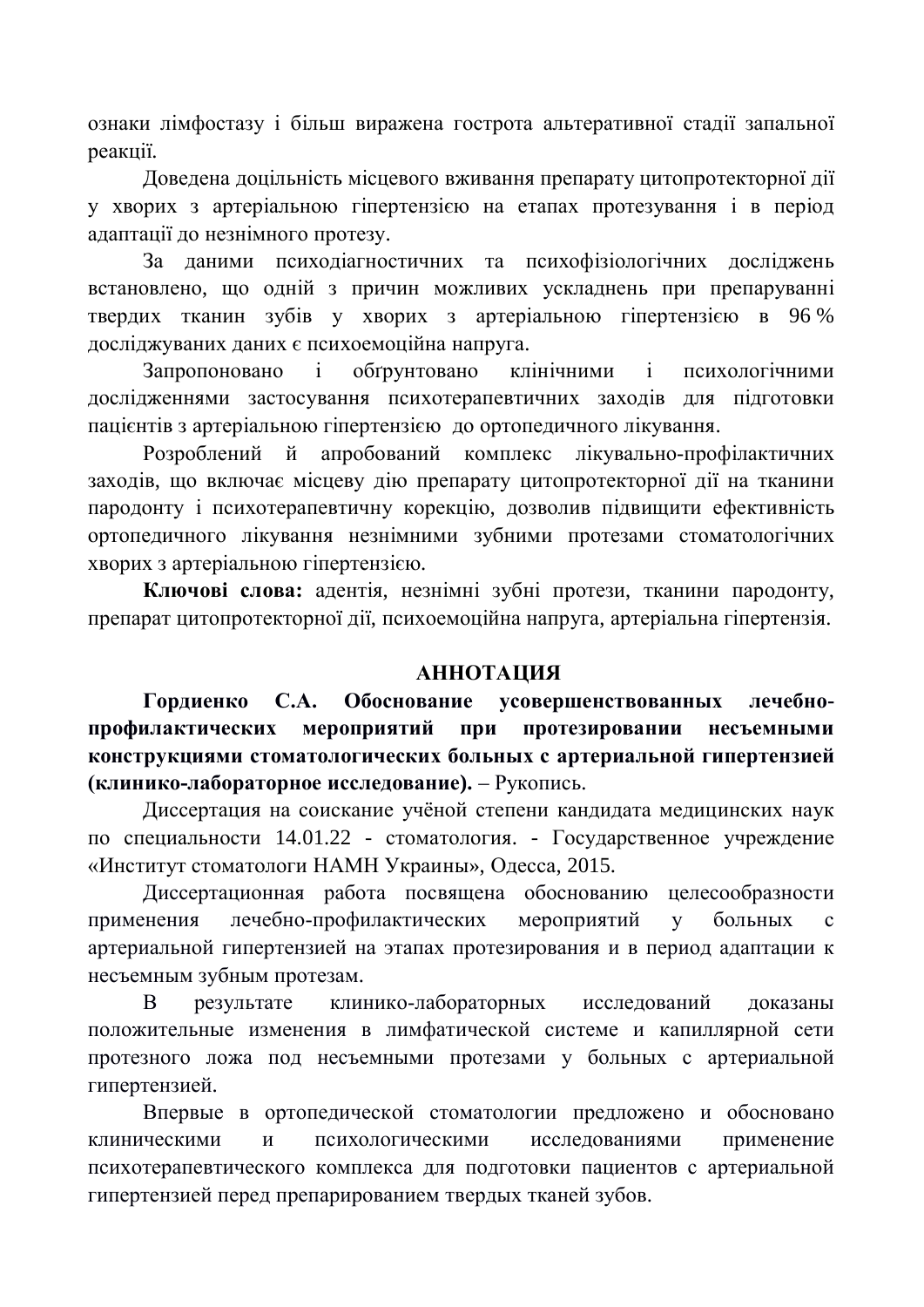В результате проведенных исследований определено, что у больных с артериальной гипертензией наблюдается стойкое повышение лейкоцитов (на 1мкм<sup>2</sup> среза слизистой оболочки в 1,5 рази) и макрофагов (в 3,35 раза). Таким образом, при протезировании больных с АГ наблюдается значительное расширение лимфатических капилляров в слизистой оболочке десны и при действии на нее такого травматического фактора как несъемный протез, возникают воспалительные осложнения со стороны слизистой. Изменения количества нейтрофилов на единицу площади среза слизистой оболочки десны практически полностью повторяют изменения общего количества лейкоцитов. Это, скорее всего, связано с тем, что рост количества лейкоцитов при воспалительной реакции, в первую очередь, обусловлен возрастанием количества нейтрофилов.

При АГ в тканях лесны имеются признаки лимфостаза и более выражена острота альтеративной воспалительной реакции. В связи с этим во время и после стоматологических процедур необходимы мероприятия, направленные не только на снижение АД, но и на профилактику отека и развитие лимфогенной диссеминации инфекции и инфекционных осложнений.

Применение препарата цитопротекторного действия позволило уменьшить осложнения при протезировании больных с АГ на 30-45 %.

результате проведенных исследований при помощи пробы Ясиновского, вакуумной пробы Кулаженко и пробы Шиллера-Писарева установлено, что применение препарата цитопротекторного действия улучшает состояние слизистой десневого края у данной категории больных, что подтверждается повышением стойкости капилляров слизистой оболочки протезного ложа на 16,1 %, скоростью слущивания эпителия до 14-х суток практически постоянно находится на уровне  $424.7 \pm 10.5$  тыс. клеток, снижением показателя пробы Шиллера-Писарева на 13,2 % через 1 мес., а через 1 год – на 22,9 % на фоне практически не изменяющихся показателей в группе, где указанный комплекс не применялся.

Для предупреждения чрезмерных эмоциональных и психических нагрузок у стоматологических больных с артериальной гипертензией проводили подготовительные мероприятия с использованием немедикаментозных методов, отвечающих требованиям полной безвредности, экономичности, комплексности воздействия.

Проведенные исследования показали, что вегетативные реакции психофизиологической деятельности у больных с артериальной гипертензией в ситуации тревоги поддаются существенным изменениям под воздействием метода сенсорной вербальной перегрузки и метода самостимуляции акупунктурных зон.

Ключевые слова: адентия, несъемные зубные протезы, ткани пародонта,